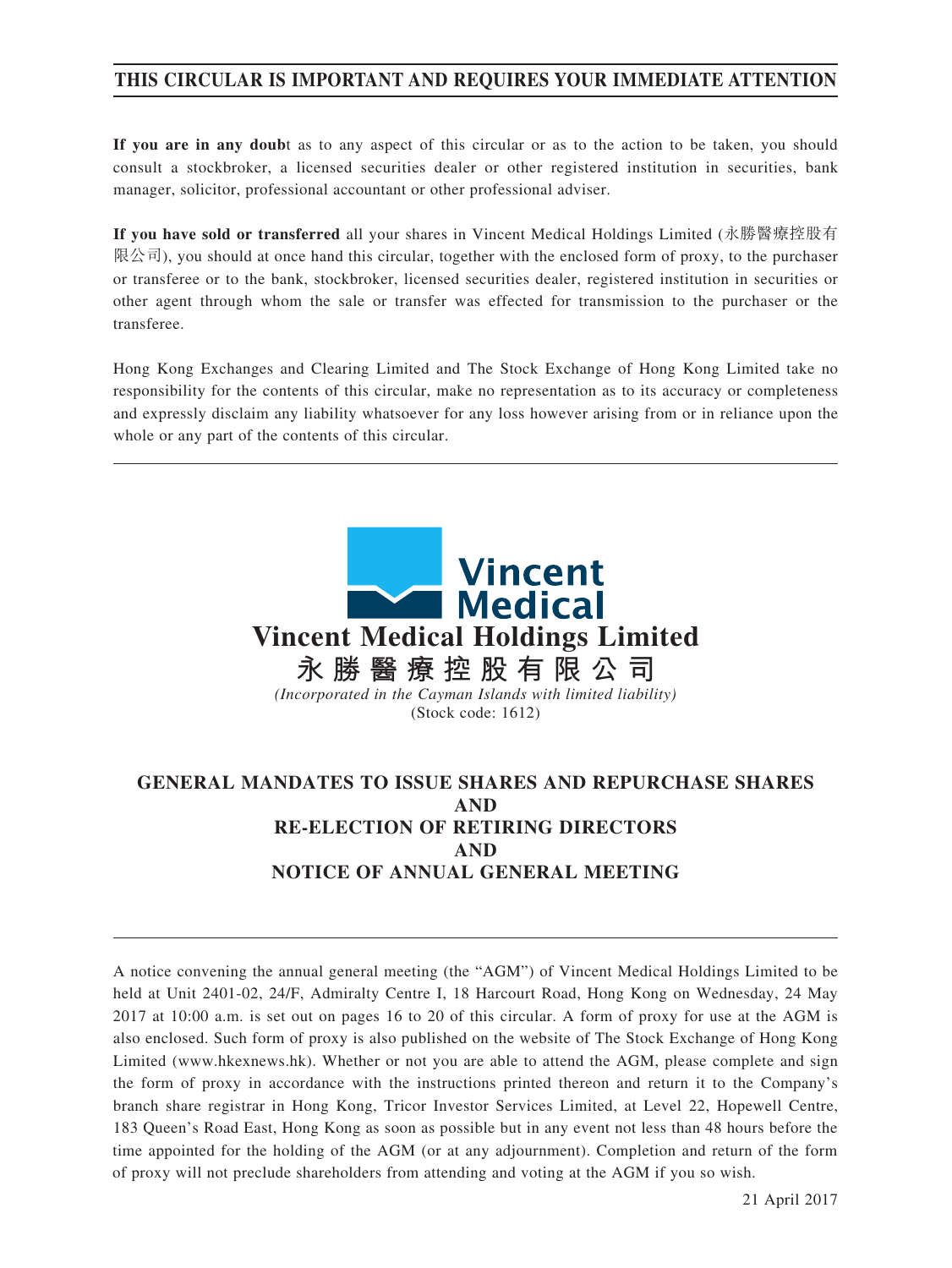## **CONTENTS**

## *Page*

| $\mathbf{1}$                 |                                                                                |                |  |  |
|------------------------------|--------------------------------------------------------------------------------|----------------|--|--|
| <b>LETTER FROM THE BOARD</b> |                                                                                |                |  |  |
| $\mathbf{1}$                 |                                                                                | $\mathcal{E}$  |  |  |
| 2.                           | GENERAL MANDATES TO ISSUE SHARES AND REPURCHASE SHARES                         | $\overline{4}$ |  |  |
| 3.                           | RE-ELECTION OF RETIRING DIRECTORS                                              | 5              |  |  |
| 4.                           |                                                                                | 5              |  |  |
| 5 <sub>1</sub>               |                                                                                | 6              |  |  |
| 6.                           |                                                                                | 6              |  |  |
|                              | APPENDIX I - EXPLANATORY STATEMENT<br>ON THE REPURCHASE MANDATE                | $\tau$         |  |  |
|                              | APPENDIX II - DETAILS OF THE DIRECTORS<br>PROPOSED TO BE RE-ELECTED AT THE AGM | 11             |  |  |
|                              |                                                                                |                |  |  |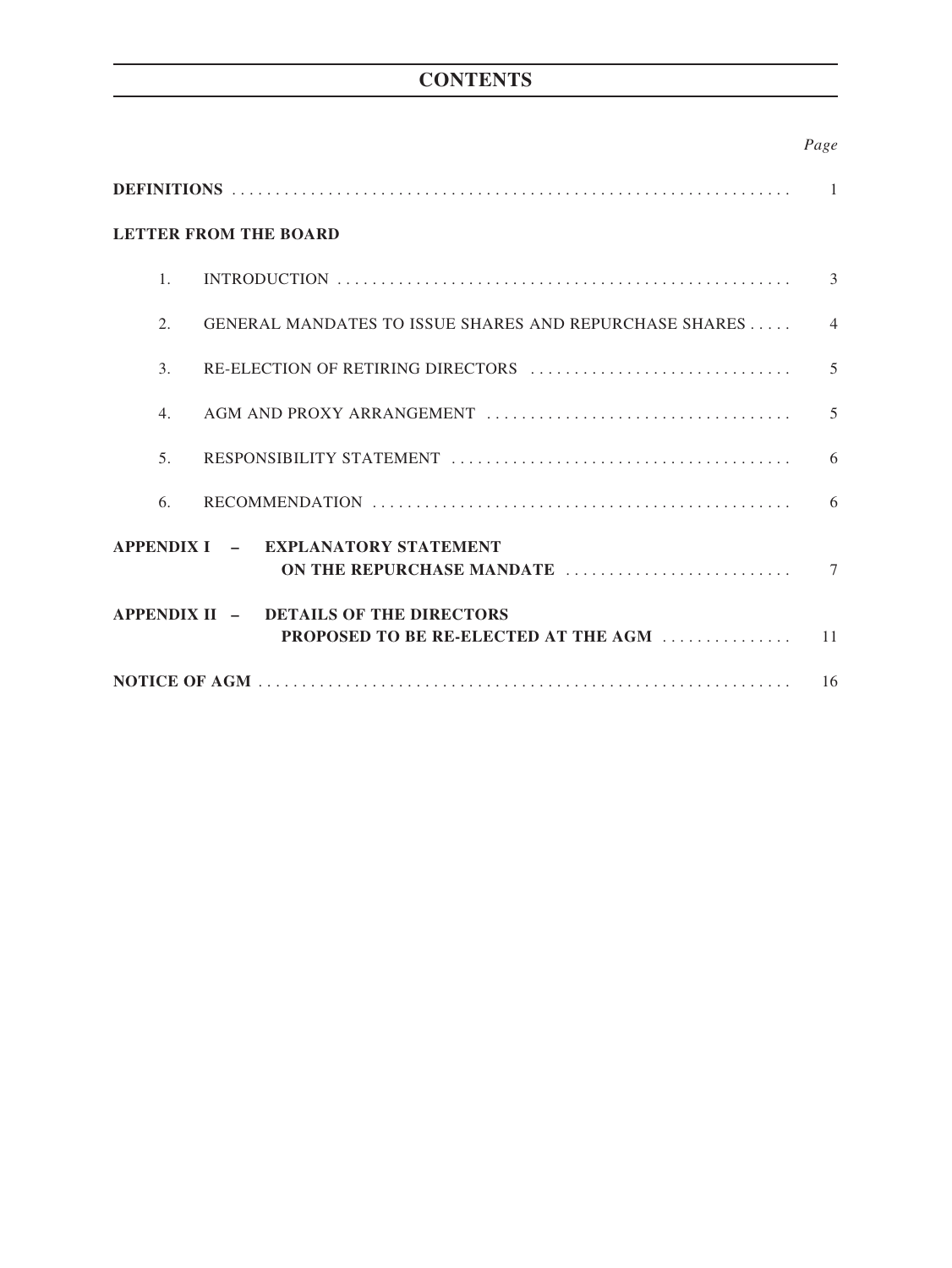# **DEFINITIONS**

*In this circular, unless the context otherwise requires, the following expressions shall have the following meanings:*

| "AGM"                      | the annual general meeting of the Company to be held at Unit<br>2401-02, 24/F, Admiralty Centre I, 18 Harcourt Road, Hong Kong<br>on Wednesday, 24 May 2017 at 10:00 a.m. or any adjournment<br>thereof, the notice of which is set out on pages 16 to 20 of this<br>circular                                                     |
|----------------------------|-----------------------------------------------------------------------------------------------------------------------------------------------------------------------------------------------------------------------------------------------------------------------------------------------------------------------------------|
| "Articles of Association"  | the articles of association of the Company as amended from time<br>to time                                                                                                                                                                                                                                                        |
| "Board"                    | the board of the Directors                                                                                                                                                                                                                                                                                                        |
| "Cayman Companies Law"     | the Companies Law, Cap. 22 (Law 3 of 1961, as consolidated and<br>revised) of the Cayman Islands                                                                                                                                                                                                                                  |
| "Company"                  | Vincent Medical Holdings Limited (永勝醫療控股有限公司),<br>an exempted company incorporated in the Cayman Islands with<br>limited liability and the shares of which are listed on the main<br>board of the Stock Exchange                                                                                                                  |
| "Controlling Shareholders" | has the meaning ascribed thereto under the Listing Rules                                                                                                                                                                                                                                                                          |
| "Director(s)"              | the director(s) of the Company                                                                                                                                                                                                                                                                                                    |
| "Group"                    | the Company and its subsidiaries                                                                                                                                                                                                                                                                                                  |
| "HK\$"                     | Hong Kong dollars, the lawful currency of Hong Kong                                                                                                                                                                                                                                                                               |
| "Hong Kong"                | Hong Kong Special Administrative Region of the PRC                                                                                                                                                                                                                                                                                |
| "Issuing Mandate"          | a general and unconditional mandate to be granted to the<br>Directors to allot, issue and deal with additional Shares during the<br>relevant period of an aggregate number not exceeding 20% of the<br>total number of issued Shares of the Company as at the date of<br>passing of the relevant resolution granting such mandate |
| "Latest Practicable Date"  | 13 April 2017, being the latest practicable date prior to the<br>printing of this circular for the purpose of ascertaining certain<br>information contained herein                                                                                                                                                                |
| "Listing Rules"            | the Rules Governing the Listing of Securities on the Stock<br>Exchange                                                                                                                                                                                                                                                            |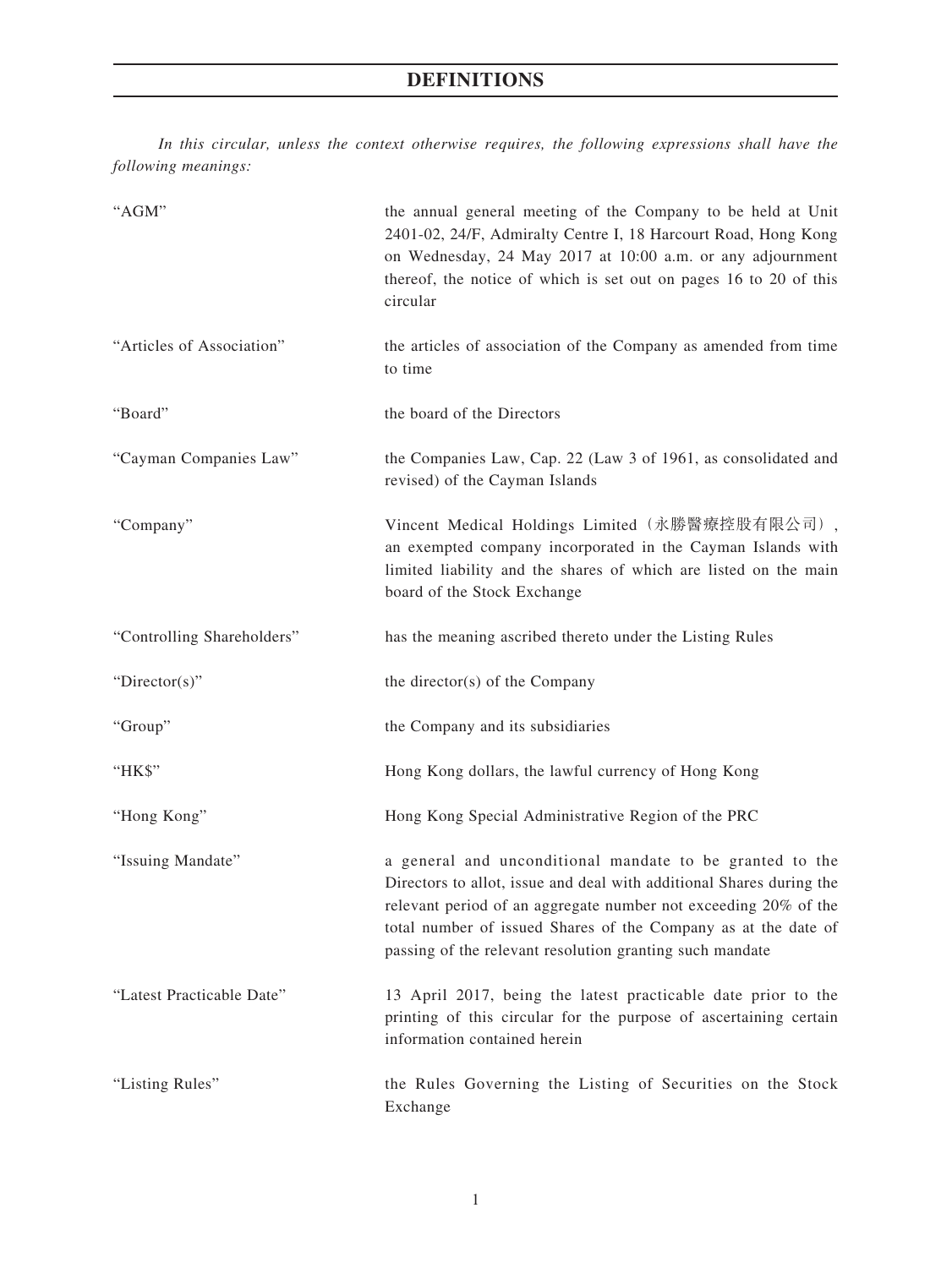# **DEFINITIONS**

| "PRC"                | the People's Republic of China                                                                                                                                                                                                                                                                 |
|----------------------|------------------------------------------------------------------------------------------------------------------------------------------------------------------------------------------------------------------------------------------------------------------------------------------------|
| "Repurchase Mandate" | a general and unconditional mandate to be granted to the<br>Directors to repurchase Shares on the Stock Exchange up to a<br>maximum number equivalent to 10% of the total number of issued<br>Shares of the Company as at the date of passing the relevant<br>resolution granting such mandate |
| "SFO"                | the Securities and Futures Ordinance, (Chapter 571 of the Laws<br>of Hong Kong) as amended, supplemented or otherwise modified<br>from time to time                                                                                                                                            |
| "Share $(s)$ "       | ordinary share(s) of HK\$0.01 each in the share capital of the<br>Company                                                                                                                                                                                                                      |
| "Shareholder(s)"     | holder(s) of the Shares                                                                                                                                                                                                                                                                        |
| "Stock Exchange"     | The Stock Exchange of Hong Kong Limited                                                                                                                                                                                                                                                        |
| "Takeovers Code"     | the Code on Takeovers and Mergers issued by the Securities and<br>Futures Commission of Hong Kong, as amended, supplemented or<br>otherwise modified from time to time                                                                                                                         |
| "VRHK"               | VINCENT RAYA CO., LIMITED (永勝宏基集團有限公司), a<br>company incorporated in Hong Kong and wholly owned by VRI<br>as at the Latest Practicable Date                                                                                                                                                    |
| "VRI"                | VINCENT RAYA INTERNATIONAL LIMITED, a company<br>incorporated in the British Virgin Islands and held as to 57.89%<br>by Mr. Choi Man Shing (being the executive Director) and<br>42.11% by Ms. Liu Pui Ching (being the non-executive Director)<br>as at the Latest Practicable Date           |
| $``\%"$              | per cent.                                                                                                                                                                                                                                                                                      |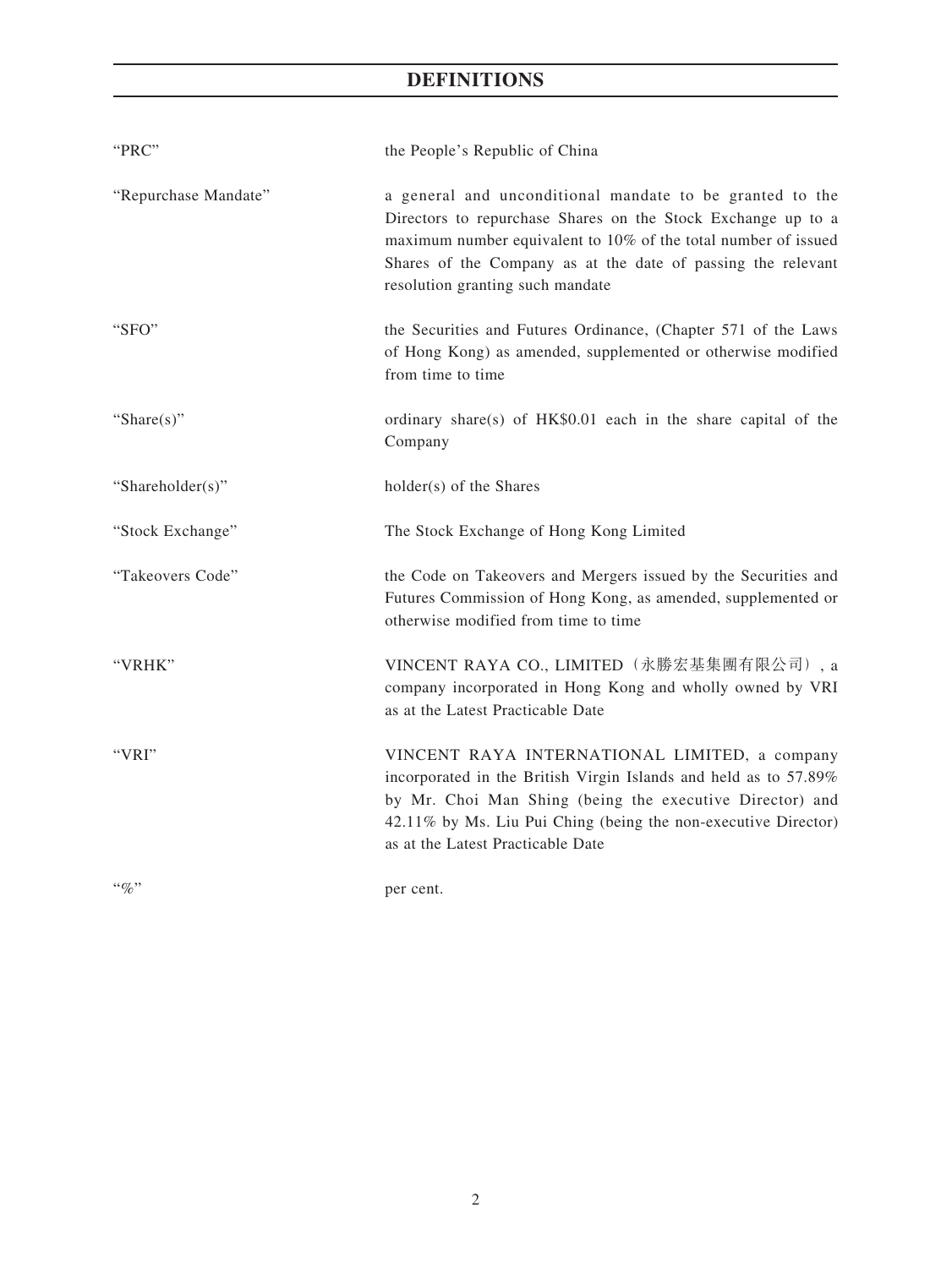### **LETTER FROM THE BOARD**



*(Incorporated in the Cayman Islands with limited liability)* (Stock code: 1612)

*Executive Directors: Registered Office:* Mr. CHOI Man Shing *(Chairman)* Cricket Square Mr. TO Ki Cheung *(Chief Executive Officer)* Hutchins Drive Mr. KOH Ming Fai PO Box 2681 Mr. FU Kwok Fu Grand Cayman, KY1-1111

Cayman Islands

*Non-executive Directors: Headquarters and Principal Place* Ms. LIU Pui Ching *of Business in Hong Kong:* Mr. Amir GAL OR Flat B2, 7th Floor, Phase 2 Mr. POON Lai Yin Michael *(Alternate to Mr. Amir GAL OR)* Hang Fung Industrial Building Mr. GUO Pengcheng 2G Hok Yuen Street

*Independent Non-executive Directors:* Mr. CHAN Ling Ming Mr. MOK Kwok Cheung Rupert Mr. AU Yu Chiu Steven Prof. YUNG Kai Leung

Hung Hom, Hong Kong

21 April 2017

*To the Shareholders*

Dear Sir or Madam,

## **GENERAL MANDATES TO ISSUE SHARES AND REPURCHASE SHARES AND RE-ELECTION OF RETIRING DIRECTORS AND NOTICE OF ANNUAL GENERAL MEETING**

#### **1. INTRODUCTION**

The purpose of this circular is to give you the notice of the AGM and the information in respect of the resolutions to be proposed at the AGM including (i) the grant to the Directors the Issuing Mandate and the Repurchase Mandate; (ii) the extension of the Issuing Mandate to include Shares repurchased pursuant to the Repurchase Mandate  $\frac{1}{2}$  and (iii) the re-election of the retiring Directors.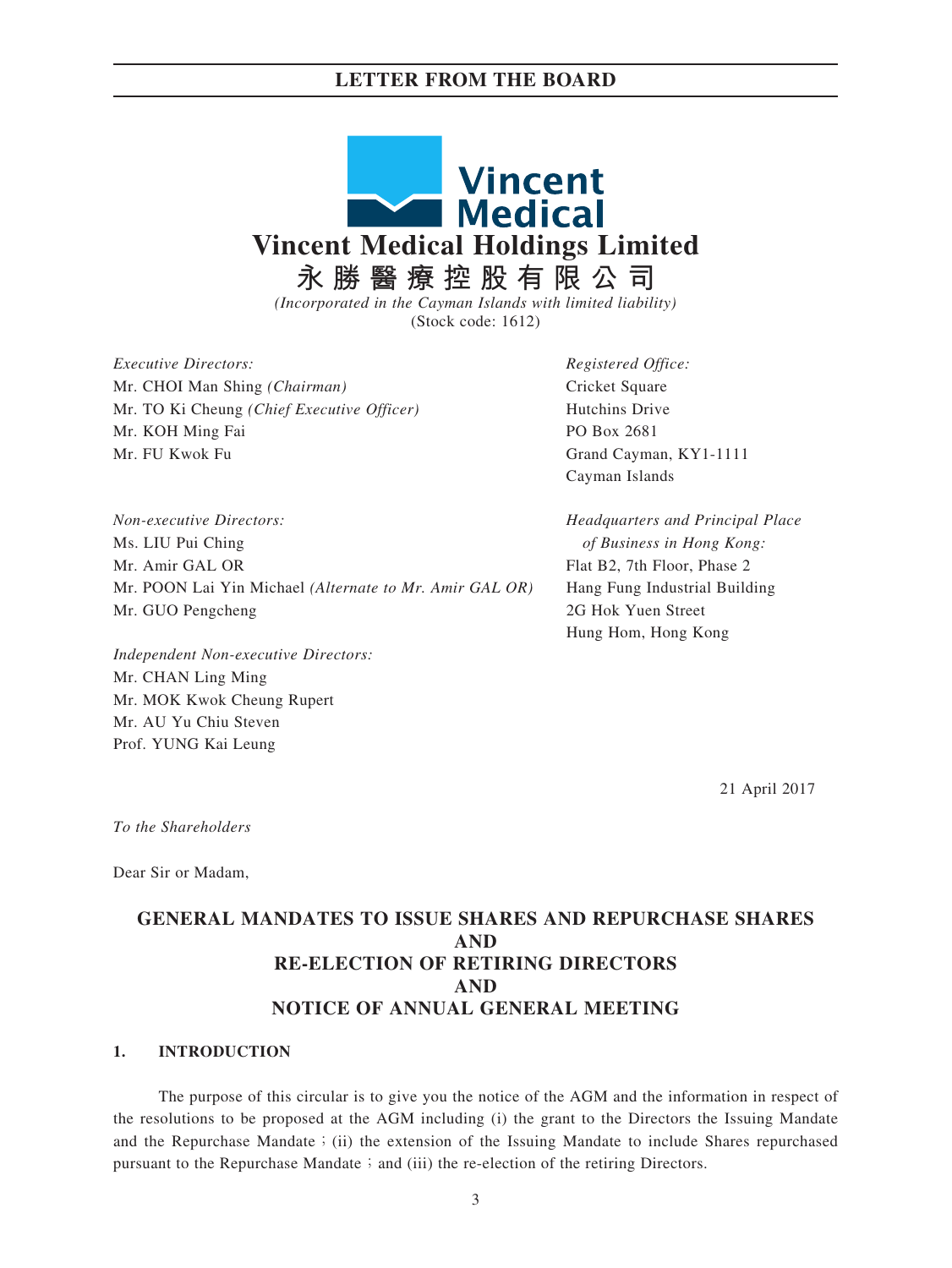#### **2. GENERAL MANDATES TO ISSUE SHARES AND REPURCHASE SHARES**

By a written resolution passed by the Shareholders on 24 June 2016, general and unconditional mandates were granted to the Directors (i) to allot, issue and deal with Shares (including the power to make an offer or agreement, or to grant securities which would or might require Shares to be allotted and issued) provided that the aggregate number of Shares allotted or agreed to be allotted by the Directors shall not be more than the sum of 20% of the aggregate total number of the issued Shares of the Company immediately following the completion of the global offering and the capitalization issue; (ii) to repurchase Shares not exceeding 10% of the aggregate total number of issued Shares of the Company following the completion of the global offering and the capitalization issue; and (iii) to extend the general mandate of (i) above to include Shares repurchased pursuant to the general mandate of (ii) above. Such general mandates will expire at the conclusion of the forthcoming AGM.

At the AGM, separate ordinary resolutions will be proposed:

- (a) to grant the Issuing Mandate to the Directors to exercise the powers of the Company to allot, issue, and deal with any Shares not exceeding 20% of the total number of issued Shares of the Company as at the date of passing of the resolution. The Issuing Mandate will end on the earliest of (i) the date of the next annual general meeting; (ii) the date by which the next annual general meeting of the Company is required to be held by the Articles of Association or any applicable laws of the Cayman Islands; and (iii) the date upon which such authority is revoked, varied or renewed by an ordinary resolution of the Shareholders at a general meeting of the Company. Based on 638,000,000 Shares in issue as at the Latest Practicable Date and assuming no further Shares will be issued or repurchased during the period from the Latest Practicable Date to the date of the AGM, the Directors will be authorised to issue up to 127,600,000 Shares under the Issuing Mandate;
- (b) to grant the Repurchase Mandate to the Directors to exercise the powers of the Company to repurchase issued Shares subject to the criteria set out in this circular. Under such Repurchase Mandate, the maximum number of Shares that the Directors may repurchase shall not exceed 10% of the total number of issued Shares of the Company as at the date of passing of the resolution. As at the Latest Practicable Date, the number of Shares in issue was 638,000,000 Shares. Subject to the passing of the proposed ordinary resolution approving the grant of the Repurchase Mandate and assuming no further Shares will be issued or repurchased during the period from the Latest Practicable Date to the date of the AGM, the Company would be allowed under the Repurchase Mandate to repurchase a maximum of 63,800,000 Shares, being 10% of the total number of issued Shares of the Company as at the date of passing of the resolution in relation thereto. The Repurchase Mandate will end on the earliest of (i) the date of the next annual general meeting; (ii) the date by which the next annual general meeting of the Company is required to be held by the Articles of Association or any applicable laws of the Cayman Islands; and (iii) the date upon which such authority is revoked, varied or renewed by an ordinary resolution of the Shareholders at a general meeting of the Company  $\mathfrak{z}$  and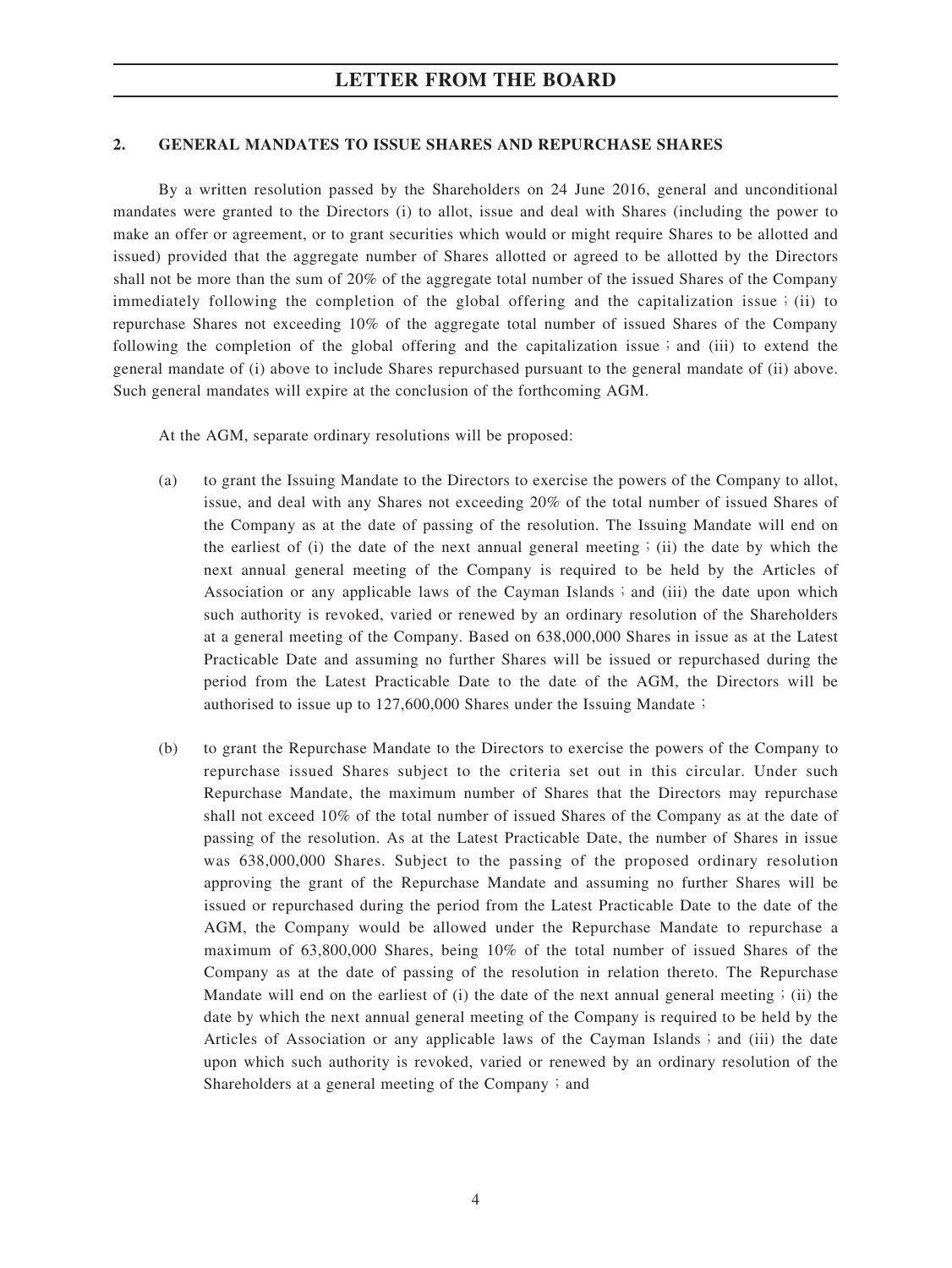## **LETTER FROM THE BOARD**

(c) subject to the passing of the aforesaid ordinary resolutions granting the Issuing Mandate and the Repurchase Mandate, to extend the number of Shares to be issued and allotted under the Issuing Mandate by an additional number representing such number of Shares repurchased under the Repurchase Mandate.

Pursuant to the Listing Rules, an explanatory statement is set out in Appendix I to this circular to provide you with requisite information reasonably necessary to enable you to make an informed decision on whether to vote for or against the proposed resolution granting the Repurchase Mandate at the AGM.

#### **3. RE-ELECTION OF RETIRING DIRECTORS**

In accordance with Article 84(1) of the Articles of Association, Mr. Choi Man Shing and Mr. To Ki Cheung, both executive Directors, and Mr. Amir Gal Or, a non-executive Director shall retire and being eligible, have offered themselves for re-election at the AGM. Also, in accordance with Article 83(3) of the Articles of Association, Mr. Guo Pengcheng, a non-executive Director and Prof. Yung Kai Leung, an independent non-executive Director, shall retire and being eligible, have offered themselves for re-election at the AGM.

At the AGM, ordinary resolutions will be proposed to re-elect each of Mr. Choi Man Shing and Mr. To Ki Cheung as executive Directors, each of Mr. Amir Gal Or and Mr. Guo Pengcheng as non-executive Directors and Prof. Yung Kai Leung as an independent non-executive Director.

The biographical details of the above-named Directors who are subject to re-election at the AGM are set out in Appendix II to this circular in compliance with the relevant requirements of the Listing Rules.

#### **4. AGM AND PROXY ARRANGEMENT**

Set out on pages 16 to 20 of this circular is the notice of AGM at which ordinary resolutions will be proposed to Shareholders to consider and approve, among other matters, (i) the grant to the Directors the Issuing Mandate and the Repurchase Mandate; (ii) the extension of the Issuing Mandate to include Shares repurchased pursuant to the Repurchase Mandate; and (iii) the re-election of the retiring Directors.

A form of proxy for use at the AGM is enclosed. Such form of proxy is also published on the website of the Stock Exchange (www.hkexnews.hk). Whether or not you intend to be present at the AGM, you are requested to complete the form of proxy and return it to the Company in accordance with the instructions printed thereon not less than 48 hours before the time fixed for the holding of the AGM (or at any adjournment). Completion and delivery of the form of proxy will not preclude you from attending and voting at the AGM if you so wish.

All resolutions will be put to vote by way of poll at the AGM pursuant to Rule 13.39 of the Listing Rules. An announcement on the poll results will be made by the Company after the AGM in the manner prescribed under Rule 13.39(5) of the Listing Rules.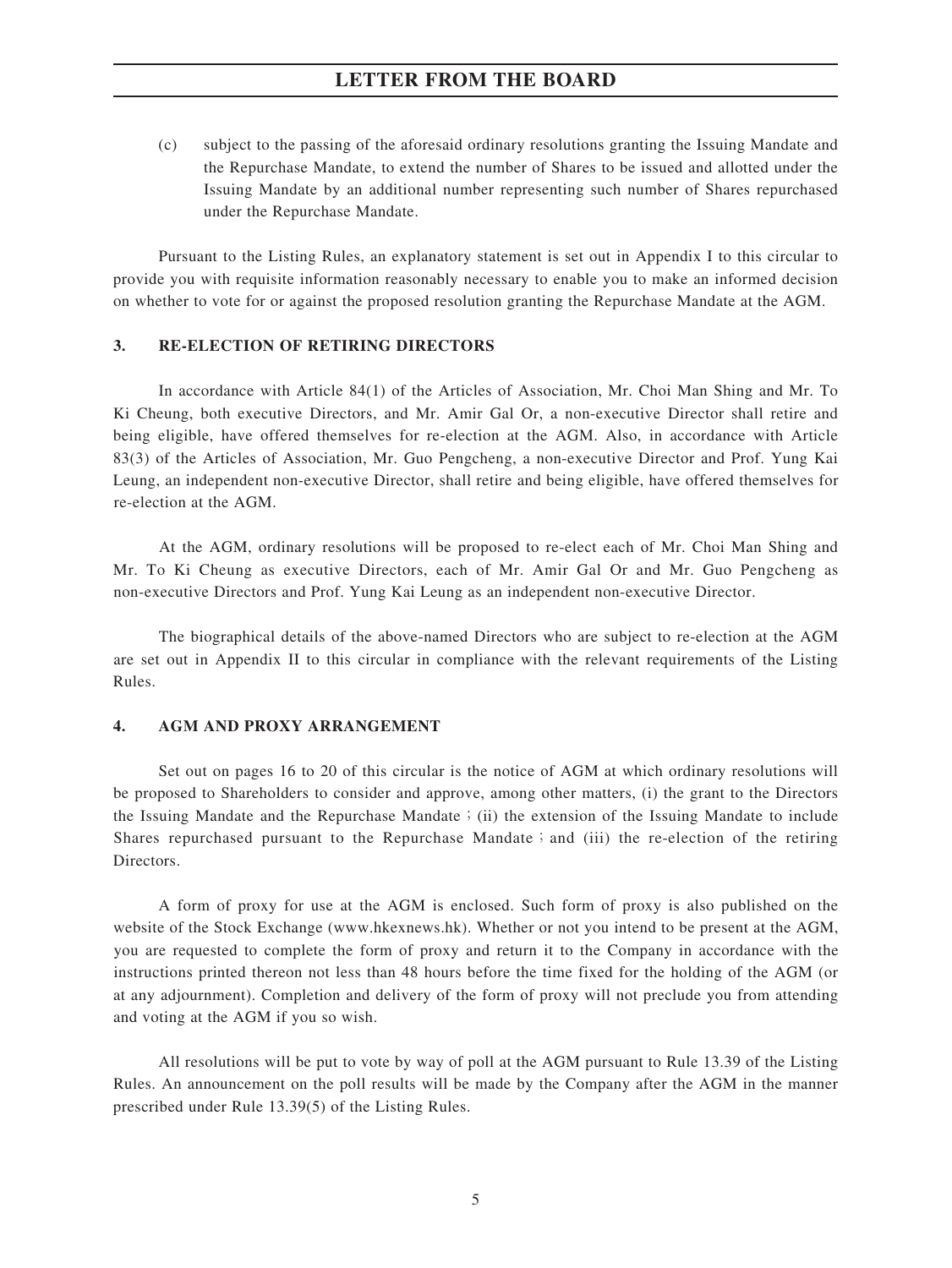### **5. RESPONSIBILITY STATEMENT**

This circular, for which the Directors collectively and individually accept full responsibility, includes particulars given in compliance with the Listing Rules for the purpose of giving information with regard to the Group. The Directors, having made all reasonable enquiries, confirm that to the best of their knowledge and belief the information contained in this circular is accurate and complete in all material respects and not misleading or deceptive, and there are no other matters the omission of which would make this circular or any statement herein misleading.

### **6. RECOMMENDATION**

The Directors consider that (i) the granting of the Issuing Mandate and the Repurchase Mandate to the Directors to issue and repurchase Shares;(ii) the extension of the Issuing Mandate to include Shares repurchased pursuant to the Repurchase Mandate; and (iii) the re-election of the retiring Directors are in the best interests of the Company and the Shareholders as a whole. The Directors therefore recommend the Shareholders to vote in favour of all the resolutions to be proposed at the AGM.

> Yours faithfully By order of the Board **Vincent Medical Holdings Limited Choi Man Shing** *Chairman and Executive Director*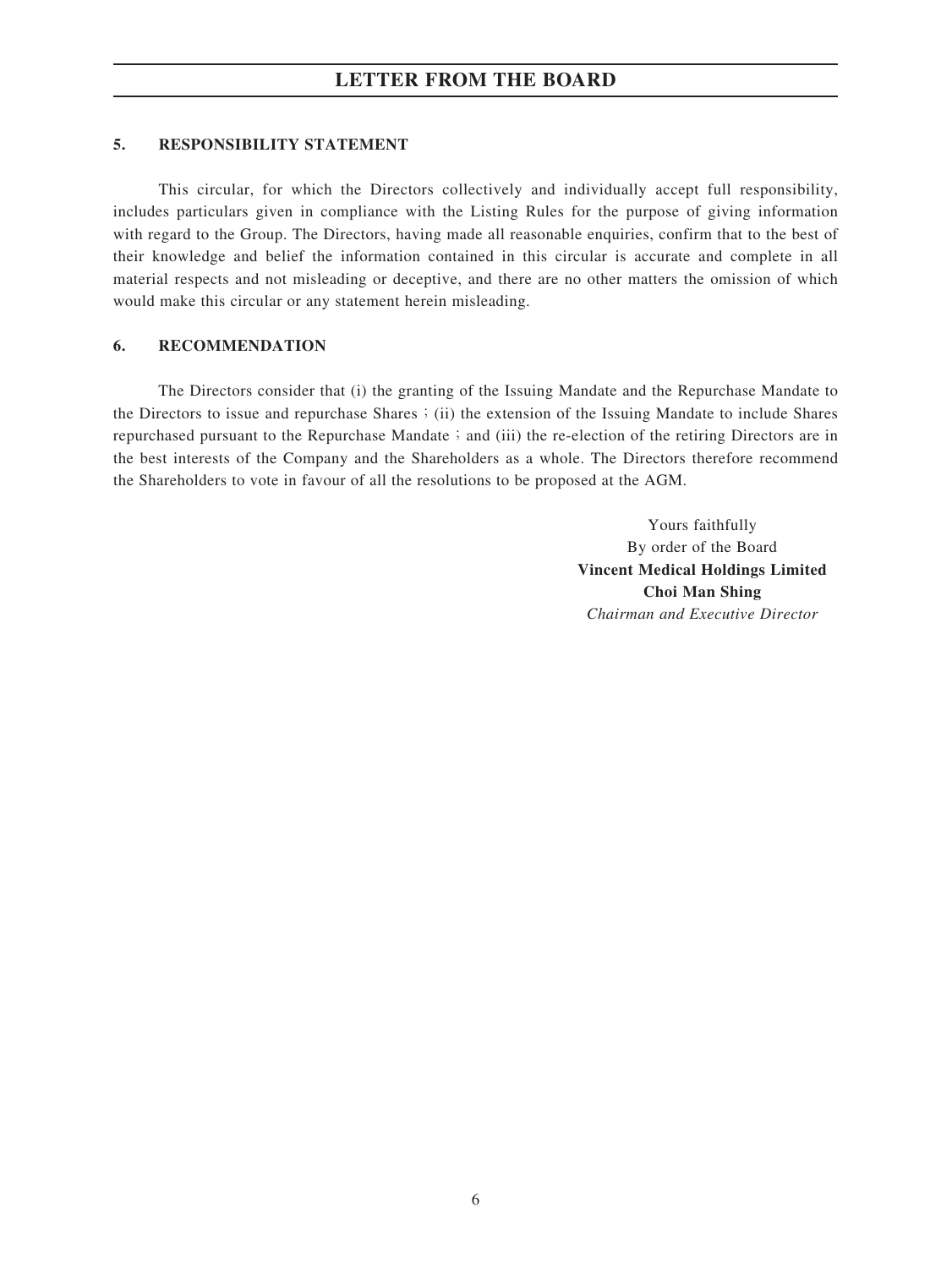## **APPENDIX I EXPLANATORY STATEMENT ON THE REPURCHASE MANDATE**

*This is an explanatory statement given to all Shareholders relating to a resolution to be proposed at the AGM for approving the Repurchase Mandate. The explanatory statement which contains all the information required pursuant to Rule 10.06(1)(b) of the Listing Rules and other relevant provisions of the Listing Rules is set out as follows:*

#### **1. LISTING RULES RELATING TO THE SHARE REPURCHASE**

The Listing Rules permit companies whose primary listings are on the Stock Exchange to repurchase their securities on the Stock Exchange subject to certain restrictions. Among such restrictions, the Listing Rules provide that the shares of such company must be fully paid up and all share repurchases by such company must be approved in advance by an ordinary resolution of shareholders, either by way of a general mandate or by specific approval of a particular transaction.

### **2. SHARE CAPITAL**

As at the Latest Practicable Date, the total number of issued Shares was 638,000,000. Subject to the passing of the resolution granting the Repurchase Mandate and on the basis that no further Shares are issued or repurchased during the period from the Latest Practicable Date to the date of the AGM, the Company will be allowed under the Repurchase Mandate to repurchase a maximum of 63,800,000 Shares, being 10% of total number of the issued Shares as at the date of the passing of the relevant resolution at the AGM.

#### **3. REASONS FOR SHARE REPURCHASE**

The Directors have no present intention to repurchase any Shares but consider that the ability to do so would give the Company the flexibility that would be beneficial to the Company and the Shareholders as such repurchase may, depending on market conditions and funding arrangements at the time, lead to an enhancement of the net asset value and/or earnings per Share of the Company and will only be made when the Directors believe that such a repurchase will benefit the Company and the Shareholders as a whole.

As compared with the financial position of the Company as at 31 December 2015 (being the date to which the latest published audited consolidated accounts of the Company have been made), the Directors consider that there might be a material adverse impact on the working capital and on the gearing position of the Company in the event that the proposed repurchases were to be carried out in full during the proposed repurchase period. However, the Directors do not intend to exercise the Repurchase Mandate to such an extent which would, in the circumstances, have a material adverse impact on the working capital or gearing position of the Company.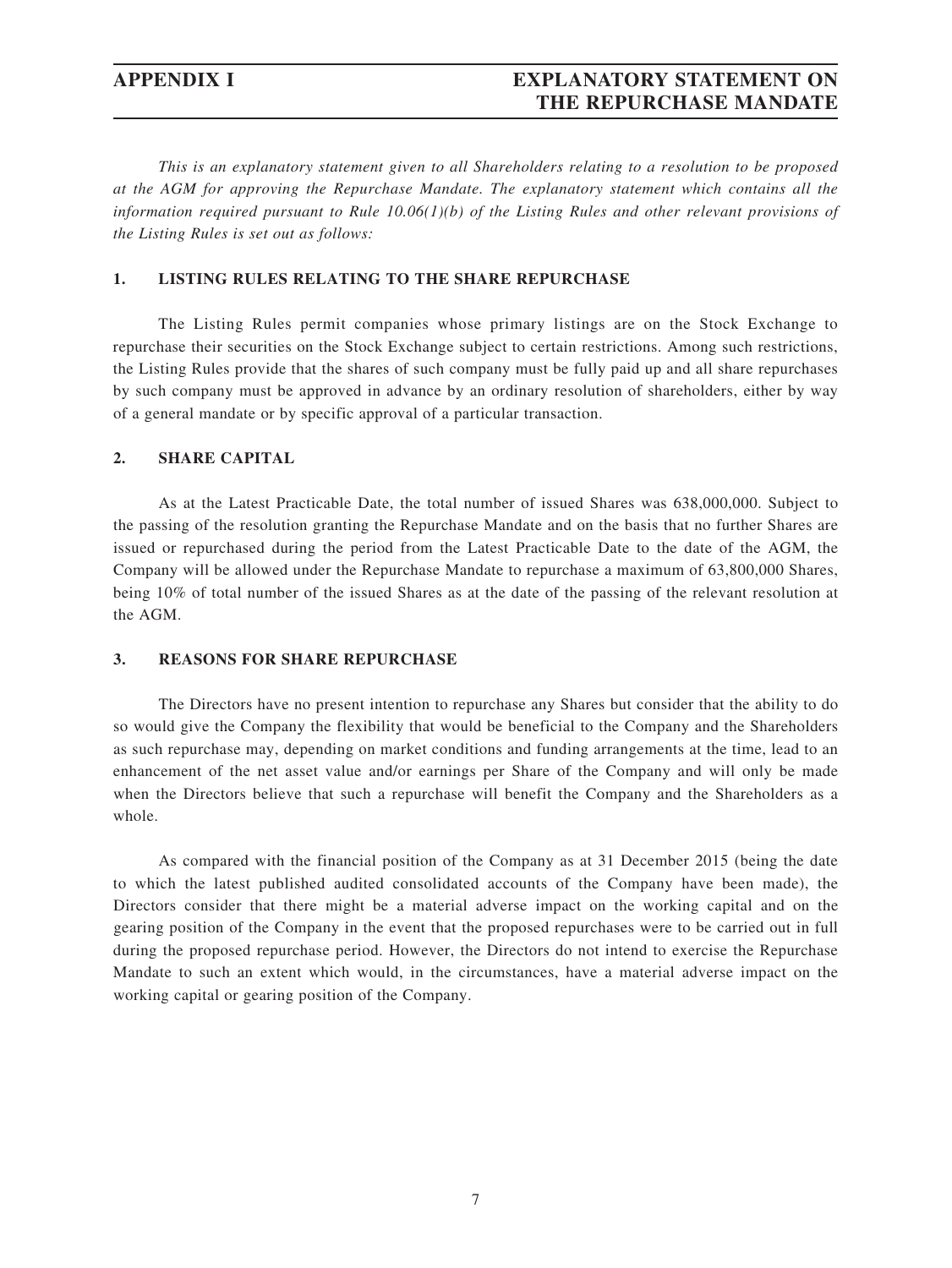### **4. FUNDING OF SHARE REPURCHASE**

The Company is empowered by its memorandum of association and the Articles of Association to repurchase its Shares. In repurchasing Shares, the Company may only apply funds legally available for such purpose in accordance with its memorandum of association and the Articles of Association, the Listing Rules, the applicable laws of the Cayman Islands and/or any other applicable laws, as the case may be.

Under the Listing Rules, a listed company is prohibited from repurchasing its own securities on the Stock Exchange for a consideration other than cash or for settlement otherwise than in accordance with the trading rules of the Stock Exchange from time to time.

The laws of the Cayman Islands provide that payment for a share repurchase may only be made out of the profits, the share premium account or the proceeds of a new issue of Shares made for such purpose or, subject to the Cayman Companies Law, out of capital of the Company. The amount of premium over the par value of the Shares payable on the repurchase of Shares may only be paid out of either or both of the profits or the share premium account of the Company or, subject to the Cayman Companies Law, out of capital of the Company.

In addition, under the laws of the Cayman Islands, payment out of capital by a company for the repurchase by a company of its own shares is unlawful unless immediately following the date on which the payment is proposed to be made, the Company shall be able to pay its debts as they fall due in the ordinary course of business. In accordance with the laws of the Cayman Islands, the shares so repurchased would be treated as cancelled but the total number of authorised shares to be issued would not be reduced.

### **5. DIRECTORS AND THEIR CLOSE ASSOCIATES, AND THE COMPANY'S CORE CONNECTED PERSONS**

None of the Directors nor, to the best of their knowledge having made all reasonable enquiries, any of their close associates (as defined in the Listing Rules), has any present intention to sell any Shares to the Company in the event that the Repurchase Mandate is granted by the Shareholders.

No core connected person (as defined in the Listing Rules) of the Company has notified the Company that he/she/it has a present intention to sell Shares to the Company nor has he/she/it undertaken not to sell any of the Shares held by him/her/it to the Company in the event that the Repurchase Mandate is granted by the Shareholders.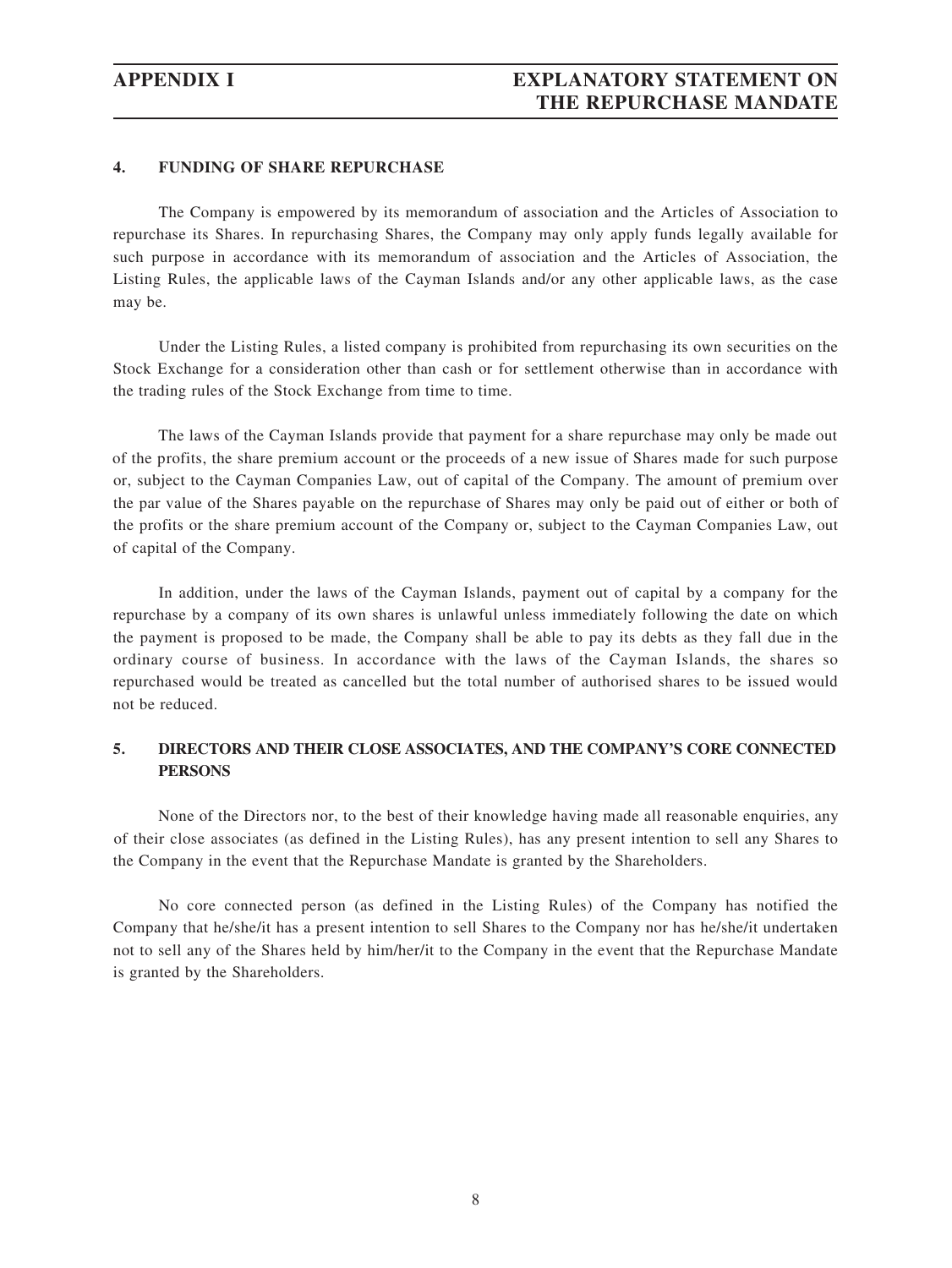### **6. UNDERTAKING OF THE DIRECTORS**

The Directors have undertaken to the Stock Exchange that, so far as the same may be applicable, they will exercise the powers of the Company to make share repurchases pursuant to the Repurchase Mandate and in accordance with the Listing Rules, the Articles of Association and the laws of the Cayman Islands.

### **7. EFFECT OF THE TAKEOVERS CODE AND MINIMUM PUBLIC HOLDING**

A repurchase of Shares by the Company may result in an increase in the proportionate interests of a Shareholder in the voting rights of the Company, which may give rise to an obligation on certain Shareholder or a group of Shareholders acting in concert (as defined in the Takeovers Code) to make a mandatory offer in accordance with Rule 26 of the Takeovers Code for all the Shares not already owned by such Shareholder or group of Shareholders.

As at the Latest Practicable Date, to the best of the knowledge and belief of the Directors and as recorded in the register required to be kept by the Company under Section 336 of the SFO, Mr. Choi Man Shing, our chairman and executive Director, Ms. Liu Pui Ching, our non-executive Director, and VRI, altogether being the Controlling Shareholders of the Company, together with VRHK, being a party acting in concert (as defined in the Takeovers Code) with the Controlling Shareholders of the Company, were interested in a total of 382,989,890 Shares, representing approximately 60.03% of the issued share capital of the Company.

On the basis of there being 638,000,000 Shares in issue as at the Latest Practicable Date and assuming no further issue, allotment or repurchase of Shares during the period from the Latest Practicable Date to the date of the AGM, in the event that the Directors exercise in full the power to repurchase the Shares which is proposed to be granted pursuant to the Repurchase Mandate, the aggregate shareholding of Mr. Choi, Ms. Liu, VRI, being the Controlling Shareholders of the Company, and VRHK, being a party acting in concert (as defined in the Takeovers Code) with the Controlling Shareholders of the Company would be increased to approximately 66.70% of the number of issued Shares of the Company. In the opinion of the Directors, such increase would not give rise to an obligation to make a mandatory offer under the Takeovers Code. Save as disclosed above, the Directors are not aware of any Shareholder or group of Shareholders acting in concert (as defined in the Takeovers Code) who may become obliged to make a mandatory offer under the Takeovers Code as a consequence of any repurchase of Shares pursuant to the Repurchase Mandate.

The Directors have no intention to exercise the Repurchase Mandate to such an extent that it would result in the number of Shares held by the public being reduced to less than 25% (or such other prescribed minimum percentage as determined by the Stock Exchange) of the issued share capital of the Company.

#### **8. SHARE REPURCHASE BY THE COMPANY**

The Company had not repurchased any Shares (whether on the Stock Exchange or otherwise) in the six months preceding the Latest Practicable Date.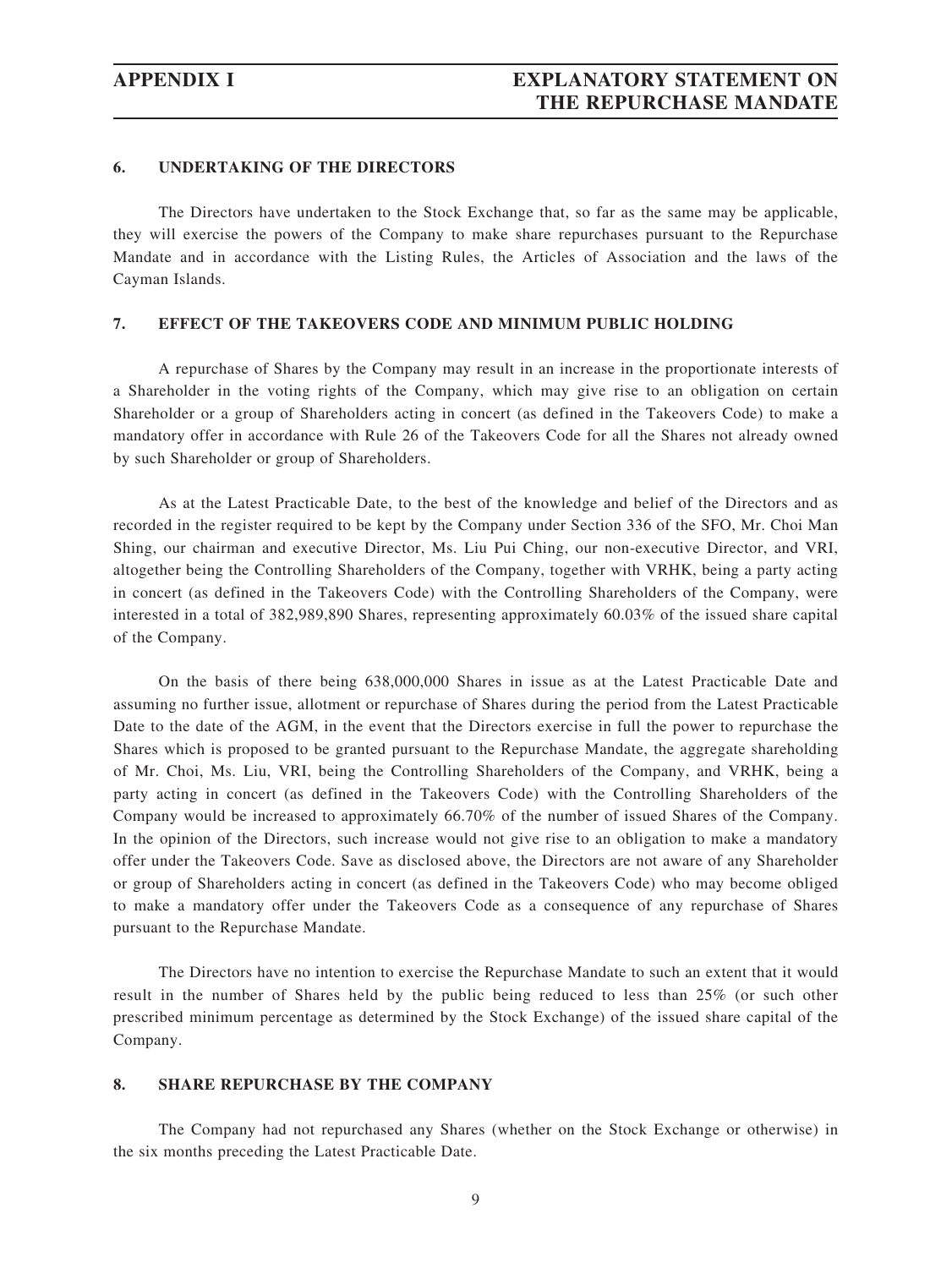## **APPENDIX I EXPLANATORY STATEMENT ON THE REPURCHASE MANDATE**

### **9. SHARE PRICES**

During the period from 13 July 2016 (being the date of listing of the Shares on the Stock Exchange) to the Latest Practicable Date (both days inclusive), the highest and lowest trading prices during each month for Shares on the Stock Exchange were as follows:

| Month                                                   | <b>Highest</b> | Lowest |
|---------------------------------------------------------|----------------|--------|
|                                                         | HK\$           | HK\$   |
| 2016                                                    |                |        |
| July (starting on 13 July 2016)                         | 1.26           | 0.86   |
| August                                                  | 0.98           | 0.79   |
| September                                               | 0.95           | 0.83   |
| October                                                 | 1.11           | 0.91   |
| November                                                | 1.30           | 0.98   |
| December                                                | 1.19           | 1.06   |
| 2017                                                    |                |        |
| January                                                 | 1.18           | 1.02   |
| February                                                | 1.10           | 0.95   |
| March                                                   | 1.05           | 0.93   |
| April (up to and including the Latest Practicable Date) | 1.10           | 0.93   |

*Source: the website of the Stock Exchange*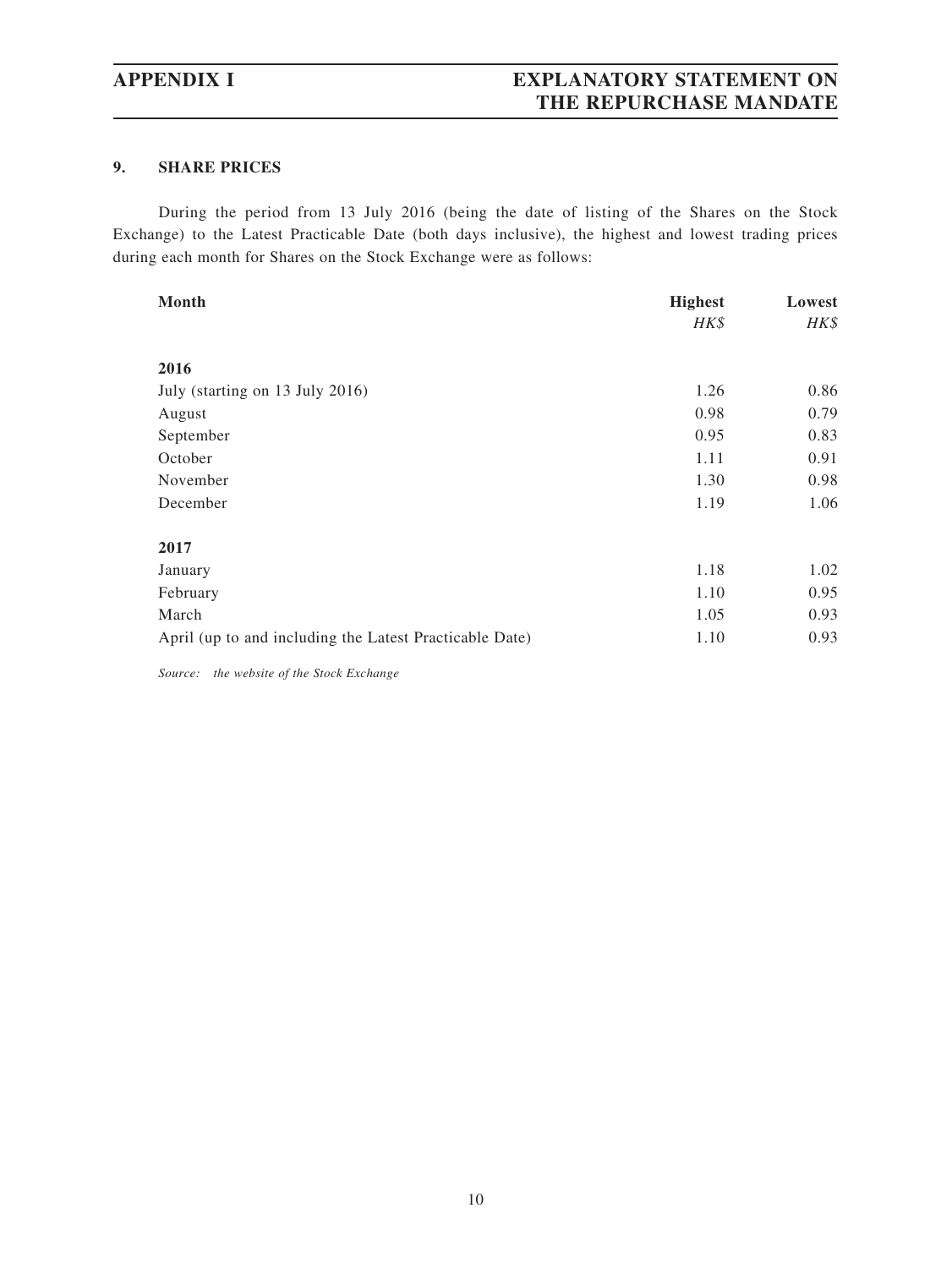*The biographical details of the Directors (as required by the Listing Rules) proposed to be re-elected at the AGM are set out below:*

#### **EXECUTIVE DIRECTORS**

**Mr. CHOI Man Shing (蔡文成)**, aged 64, is the chairman and an executive Director of the Company. Mr. Choi is the founder of the Group and primarily responsible for formulating long-term development and marketing strategies of the Group. He has over 38 years of management experience in the manufacturing industry in Hong Kong and the PRC. Mr. Choi is the spouse of Ms. Liu Pui Ching, a non-executive Director and the Controlling Shareholder.

Mr. Choi currently serves as a director of many subsidiaries of the Company. Mr. Choi is also the chairman of the nomination committee and a member of the remuneration committee of the Company.

Mr. Choi has entered into a service agreement with the Company commencing from 24 June 2016 for a term of three years. The service agreement may be terminated in accordance with the respective terms of the service agreement. Mr. Choi is entitled to receive a service fee of HK\$1.00 as an executive Director and emoluments of HK\$1,105,000 per annum as determined by the remuneration committee of the Company and the Board.

As at the Latest Practicable Date, Mr. Choi was interested in an aggregate of 382,989,890 Shares, representing approximately 60.03% of the issued share capital of the Company, within the meaning of Part XV of the SFO.

Mr. Choi was the person-in-charge of VINCENT RAYA (DONGGUAN) ELECTRONICS CO., LTD Wuhan Sales Office\* (永勝(東莞)電子有限公司武漢經營部) ( "**Wuhan Sales Office**" ), an unincorporated business entity established in the PRC, when its business licence was revoked. As Mr. Choi was in the process of winding down the business of Wuhan Sales Office with a view to dissolution of such office, Wuhan Sales Office did not attend to annual examination and its business licence was subsequently revoked on 25 December 2003.

Mr. Choi was also the person-in-charge of VINCENT RAYA (DONGGUAN) ELECTRONICS CO., LTD. Tianjin Sales Office\* (永勝(東莞)電子有限公司天津經營部) ( "**Tianjin Sales Office**" ), an unincorporated business entity established in the PRC, when its business licence was revoked. As Mr. Choi was in the process of winding down the business of Tianjin Sales Office with a view to dissolution of such office, Tianjin Sales Office did not attend to annual examination and its business licence was subsequently revoked on 31 December 2008.

Mr. Choi was also the legal representative of Wuhan Vincent Electric Engineering Company Limited\* (武漢永勝機電工程有限公司) ("**Wuhan Vincent Electric**"), a wholly foreign-owned enterprise established in the PRC which manufactured and sold electrical components, electrical and electronic products and various types of sensors before its business licence was revoked. Mr. Choi had voluntarily commenced the dissolution process of Wuhan Vincent Electric. As Wuhan Vincent Electric was in the process of being dissolved, it did not attend to annual examination and its business licence was subsequently revoked on 25 April 2001 ("**Revocation Incident**", together with the revocation of the business licences of Wuhan Sales Office and Tianjin Sales Office, the "**Relevant Incidents**").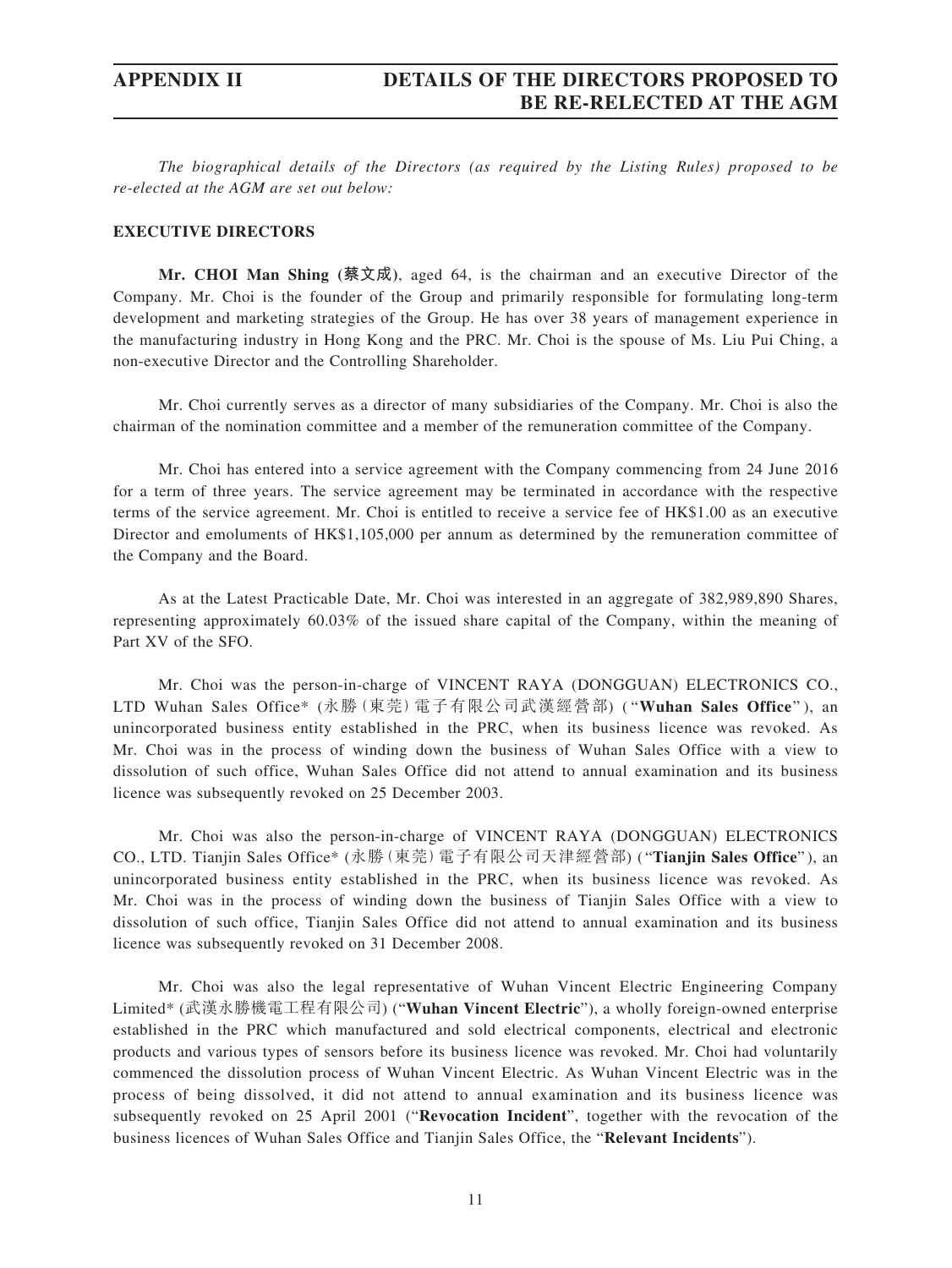## **APPENDIX II DETAILS OF THE DIRECTORS PROPOSED TO BE RE-RELECTED AT THE AGM**

According to Article 146 of the PRC Company Law\* (《中華人民共和國公司法》), a legal representative of a company or enterprise whose (i) business licence has been revoked; and (ii) is personally liable for such revocation, should not be appointed as a director, supervisor or member of senior management of a company or enterprise in the PRC for a period of three years from the date of revocation of the business licence ( "**Three-year Prohibition** " ). As disclosed in the Company ' s prospectus dated 30 June 2016 (the "**Prospectus**" ), Zhong Lun Law Firm (the legal advisers of the Company as to PRC law for the listing application of the Company, the "**PRC Legal Advisers**" ) advised that, Wuhan Sales Office and Tianjin Sales Office are unincorporated business entities that are not qualified as legal persons and therefore do not fall within the ambit of Article 146 of the PRC Company Law\* 《( 中華人民共和國公司法》). Hence, Mr. Choi is not subject to the Three-year Prohibition in respect of his acting as the person-in-charge of Wuhan Sales Office and Tianjin Sales Office. The PRC Legal Advisers confirmed that such revocations had not affected the appointment of Mr. Choi as the legal representative(s) and/or director(s) of the Group's PRC subsidiaries.

During the Three-year Prohibition, Mr. Choi was appointed as the legal representative and chairman of Vincent Medical (Dongguan) Mfg. Co. Ltd. (東莞永勝醫療製品有限公司) ("**VMDG**"), an indirect non-wholly owned subsidiary of the Company ("**Appointments**"). As disclosed in the Prospectus, the PRC Legal Advisers confirmed, having reviewed all the documents retrieved from the Wuhan Administration for Industry & Commerce, that they have found no record that indicates Mr. Choi is personally liable for the Revocation Incident. Mr. Choi also confirmed that he bears no personal liability for the Revocation Incident. Further, the Appointments were registered and confirmed by the Dongguan Administration for Industry & Commerce, and VMDG has confirmed that it has not been subject to any penalty or investigation as a result of the Appointments. Therefore, the PRC Legal Advisers were of the opinion that the Revocation Incident would not result in any material legal impediment to Mr. Choi's appointments as director(s) and/or legal representative(s) of the Group's PRC subsidiaries.

Mr. Choi confirmed that, save for the Three-year Prohibition and as disclosed above, the Relevant Incidents did not result in any restriction, responsibility or penalty imposed against him. Since (i) the Relevant Incidents were a result of the failure of Wuhan Sales Office, Tianjin Sales Office and Wuhan Vincent Electric to attend annual examination within the specific time period during the winding down or dissolution process; (ii) Mr. Choi did not hold positions of legal representative, director, supervisor or member of senior management in any other PRC companies whose business licence has been revoked; (iii) the Three-year Prohibition period has lapsed; (iv) there has been no recurrence of similar incidents since 1 January 2009; and (v) the Relevant Incidents did not involve any dishonesty on the part of Mr. Choi nor impugn on his integrity or competence, the Board is of the view that the suitability of Mr. Choi to act as a director of a listed issuer under Rules 3.08 and 3.09 of the Listing Rules is not affected by the Relevant Incidents.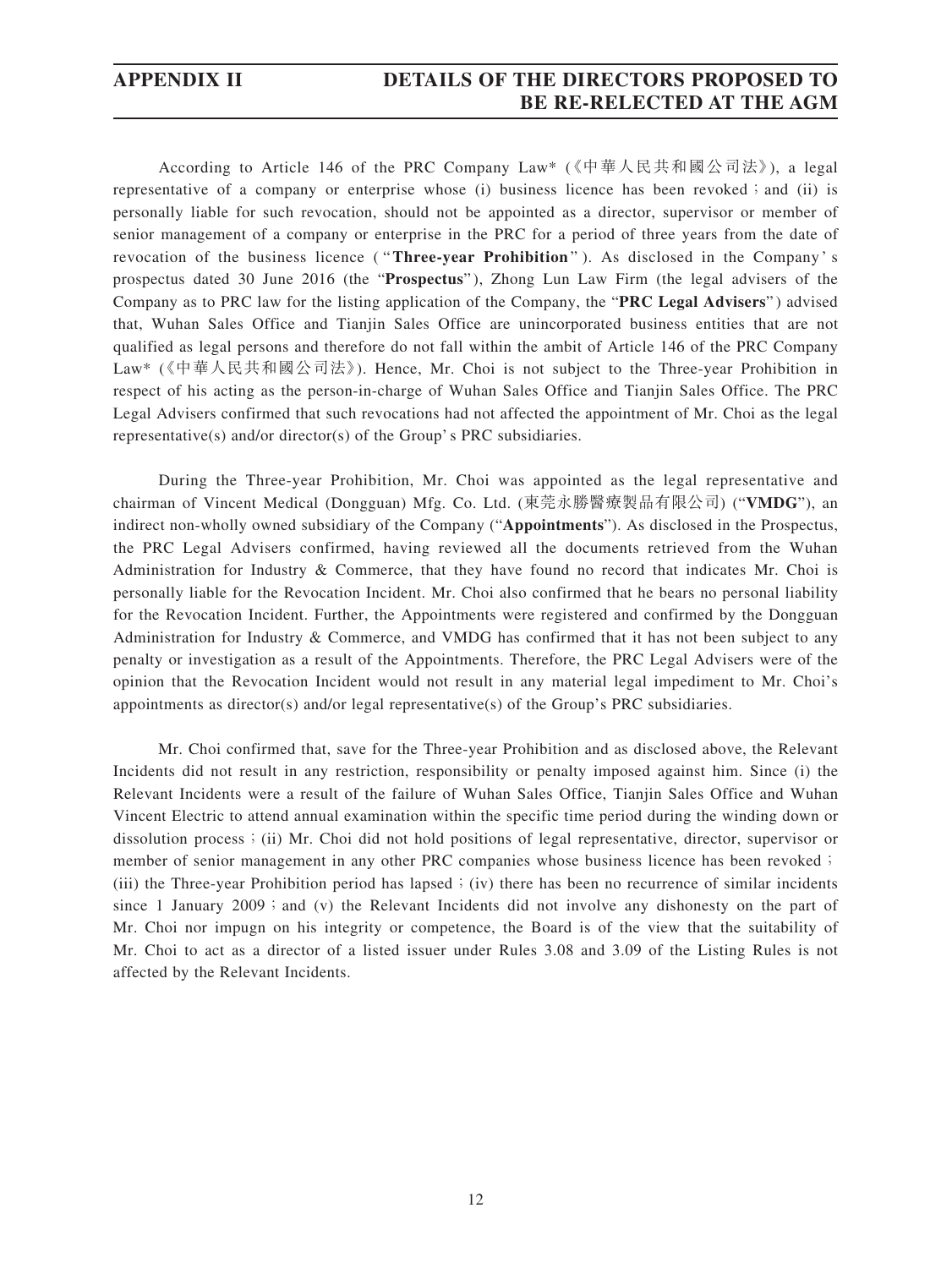## **APPENDIX II DETAILS OF THE DIRECTORS PROPOSED TO BE RE-RELECTED AT THE AGM**

**Mr. TO Ki Cheung (陶基祥)**, aged 50, is the chief executive officer and an executive Director of the Company. He is primarily responsible for overseeing the corporate management of the Group, formulating our business and product development strategies. Mr. To currently serves as a director and a company secretary of many subsidiaries of the Company.

Mr. To was awarded a bachelor's degree in commerce from Murdoch University, Australia in August 1990. He further obtained a master's degree in science in Chinese Business Studies from the Hong Kong Polytechnic University in November 2010. He is also an associate member of the Hong Kong Institute of Certified Public Accountants. Before joining the Group, Mr. To worked in the audit division of H. L. Leung & Co, Certified Public Accountants from January 1991 to December 1992. He also held various positions in Deloitte Touche Tohmatsu from January 1993 to April 1996 where he was responsible for accounting work.

Mr. To has entered into a service agreement with the Company commencing from 24 June 2016 for a term of three years. The service agreement may be terminated in accordance with the respective terms of the service agreement. Mr. To is entitled to receive a service fee of HK\$1.00 as an executive Director and emoluments of HK\$1,235,000 per annum as determined by the remuneration committee of the Company and the Board.

As at the Latest Practicable Date, Mr. To was interested in an aggregate of 17,024,110 Shares, representing approximately 2.67% of the issued share capital of the Company, within the meaning of Part XV of the SFO.

#### **NON-EXECUTIVE DIRECTORS**

**Mr. Amir GAL OR**, aged 54, is a non-executive Director of the Company. He obtained a bachelor's degree in arts in economics from University of Haifa, Israel in June 1992 and a master's degree in business administration from Tel Aviv University, Israel in June 1996. He is experienced in international investment and capital markets.

Mr. Gal Or has been the founder member, director and managing partner of Infinity Equity Management Company Limited since June 2009. He is also a director of Infinity Global Fund SPC (the pre-IPO investor of the Company), Infinity Capital (Cayman Islands) Limited, Infinity Capital (Hong Kong) Limited, Infinity Frontier Asset Management Company Limited and Infinity Investment Holding Group. His main responsibilities include leading and managing all departments, developing performance measurements and enhancing fund raising target and profitability.

Mr. Gal Or was appointed as an executive director of Anxin-China Holdings Limited, a company which shares are listed on the main board of the Stock Exchange (stock code: 1149), on 22 February 2017.

Mr. Gal Or has entered into a service agreement with the Company commencing from 24 June 2016 for a term of three years. The service agreement may be terminated in accordance with the respective terms of the service agreement. Mr. Gal Or is entitled to receive a service fee of HK\$15,000 as a non-executive Director per month.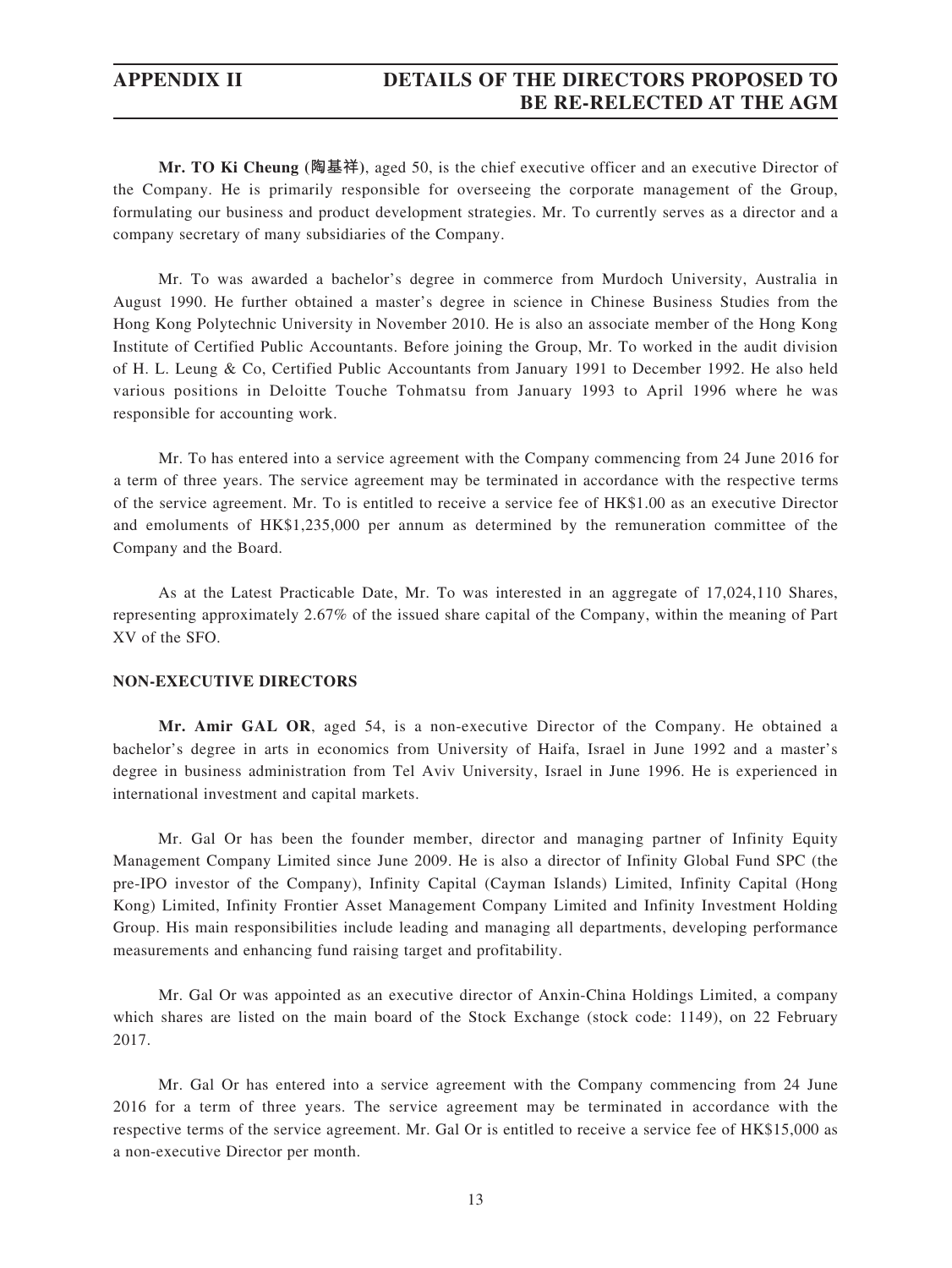As at the Latest Practicable Date, Mr. Gal Or was not interested in any Shares or underlying Shares within the meaning of Part XV of the SFO.

**Mr. GUO Pengcheng (過鵬程)**, aged 55, is a non-executive Director of the Company. Mr. Guo is responsible for providing strategic guidance to the Group on operational efficiency enhancement. Mr. Guo graduated from the Shanghai University of Technology with a bachelor's degree in mechanical engineering in 1983.

Mr. Guo has over 30 years of experience in business advisory work and cross-border investments. During the period from 1986 to 2004, Mr. Guo worked in various organizations where he was responsible for inbound and outbound business development and business expansion from the PRC. From 2009 to 2015, Mr. Guo was the operating partner of Orchid Asia Private Equity Fund where he was responsible for operational due diligence and post-investment management for listing applicants on the Stock Exchange.

Since 2015, Mr. Guo has acted as the senior investment consultant of Dong Yin Development (Holdings) Limited, an indirect Shareholder interested in 33,000,000 Shares, representing approximately 5.17% of the issued share capital of the Company. Save as disclosed above, Mr. Guo does not have any other interests in the Shares or underlying Shares as at the Latest Practicable Date within the meaning of Part XV of the SFO.

Mr. Guo has entered into a service agreement with the Company commencing from 1 February 2017 for a term of three years. The service agreement may be terminated in accordance with the respective terms of the service agreement. Mr. Guo is entitled to receive a service fee of HK\$15,000 as a non-executive Director per month.

#### **INDEPENDENT NON-EXECUTIVE DIRECTOR**

**Prof. YUNG Kai Leung (容啟亮)**, aged 67, is an independent non-executive Director of the Company. He is responsible for participating in meetings of the Board to bring an independent perspective and judgment on issues of strategy, performance, accountability, resources, key appointments and standards of conduct and transactions which are material to the Group as and when required.

Prof. Yung graduated from Brighton University, the United Kingdom with a bachelor's degree in electronic engineering in 1975. He further obtained a master's degree in automatic control systems from Imperial College of Science, Technology and Medicine, London, the United Kingdom in 1976 and his doctorate in microprocessor applications in process control from the Plymouth University, the United Kingdom in 1985. He is a fellow member of the Hong Kong Institute of Engineers and a fellow of the Hong Kong Academy of Engineering Sciences. In 2015, Prof. Yung was awarded the Bronze Bauhinia Star for his contributions to scientific research. Since 1986, Prof. Yung held various positions at The Hong Kong Polytechnic University. Prof. Yung has been a professor in the Department of Industrial and Systems Engineering at The Hong Kong Polytechnic University since 2001.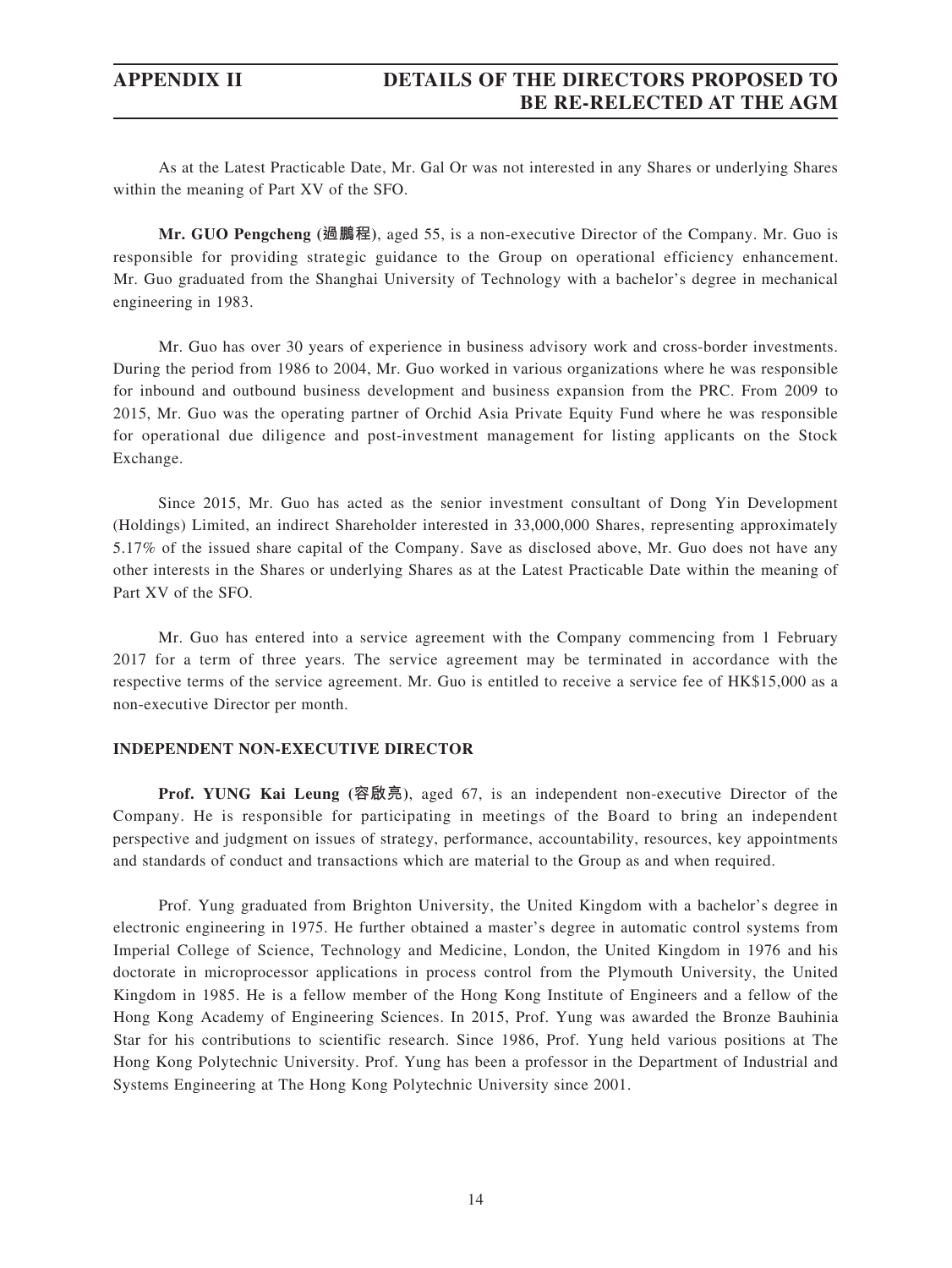## **APPENDIX II DETAILS OF THE DIRECTORS PROPOSED TO BE RE-RELECTED AT THE AGM**

Prof. Yung has entered into a service agreement with the Company commencing from 1 February 2017 for a term of three years. The service agreement may be terminated in accordance with the respective terms of the service agreement. Prof. Yung is entitled to receive a service fee of HK\$15,000 as an independent non-executive Director per month.

As at the Latest Practicable Date, Prof. Yung was interested in 100,000 Shares, representing approximately 0.02% of the issued share capital of the Company, within the meaning of Part XV of the SFO. Prof. Yung has confirmed his independence for the purpose of Rule 3.13 of the Listing Rules. The Company is of the view that Prof. Yung meets the independence guidelines set out in Rule 3.13 of the Listing Rules and is independent in accordance with the terms of the guidelines.

As at the Latest Practicable Date and save as disclosed herein, none of the above Directors (i) held any directorships in other listed public companies in Hong Kong or overseas in the last three years; (ii) held any other positions with the Company and its subsidiaries; and (iii) had any other relationship with any Directors, senior management, substantial or Controlling Shareholders of the Company.

In addition, there is no other matter that needs to be brought to the attention of the Shareholders and there is no information relating to the above Directors which is required to be disclosed pursuant to any of the requirements of Rule 13.51(2)(h) to (v) of the Listing Rules.

\* *For identification purpose only.*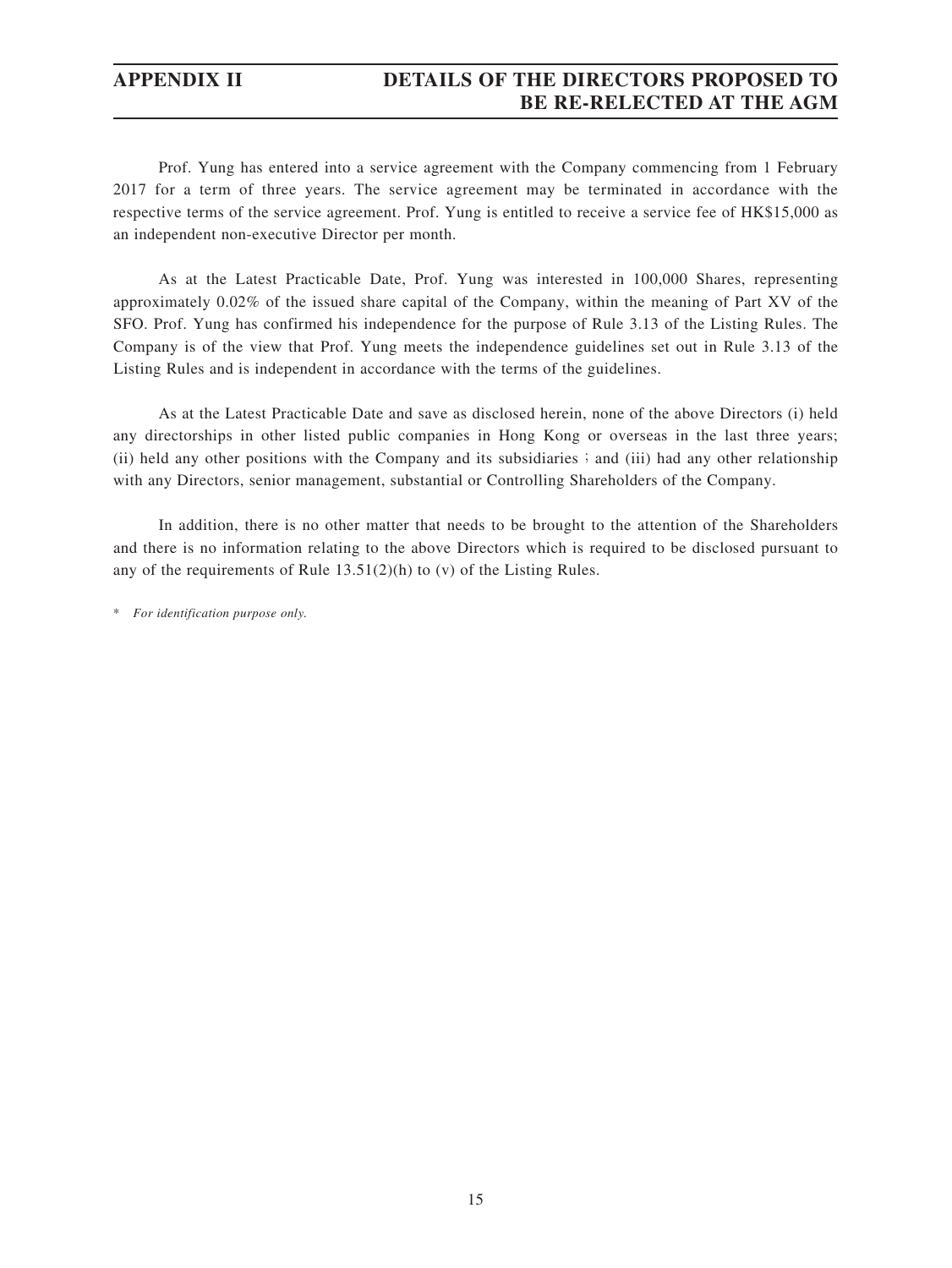## **NOTICE OF AGM**



**NOTICE IS HEREBY GIVEN THAT** the Annual General Meeting (the "**Meeting**") of Vincent Medical Holdings Limited (the "**Company**") will be held at Unit 2401-02, 24/F, Admiralty Centre I, 18 Harcourt Road, Hong Kong on Wednesday, 24 May 2017 at 10:00 a.m. for the following purposes:

### **AS ORDINARY RESOLUTIONS**

To consider and if thought fit, pass the following resolutions (with or without modification) as ordinary resolutions of the Company:

- 1. To receive, consider and adopt the audited consolidated financial statements of the Company and the reports of the directors (the "**Directors**") and the auditors of the Company (the "**Auditor**") for the year ended 31 December 2016.
- 2. To approve the declaration of a final dividend of HK1.50 cents per ordinary share for the year ended 31 December 2016.
- 3. To re-elect Mr. Choi Man Shing as an executive Director.
- 4. To re-elect Mr. To Ki Cheung as an executive Director.
- 5. To re-elect Mr. Amir Gal Or as a non-executive Director.
- 6. To re-elect Mr. Guo Pengcheng as a non-executive Director.
- 7. To re-elect Prof. Yung Kai Leung as an independent non-executive Director.
- 8. To authorise the board of the Directors to fix the remuneration of the Directors.
- 9. To re-appoint RSM Hong Kong as the Auditor and authorise the board of the Directors to fix their remuneration.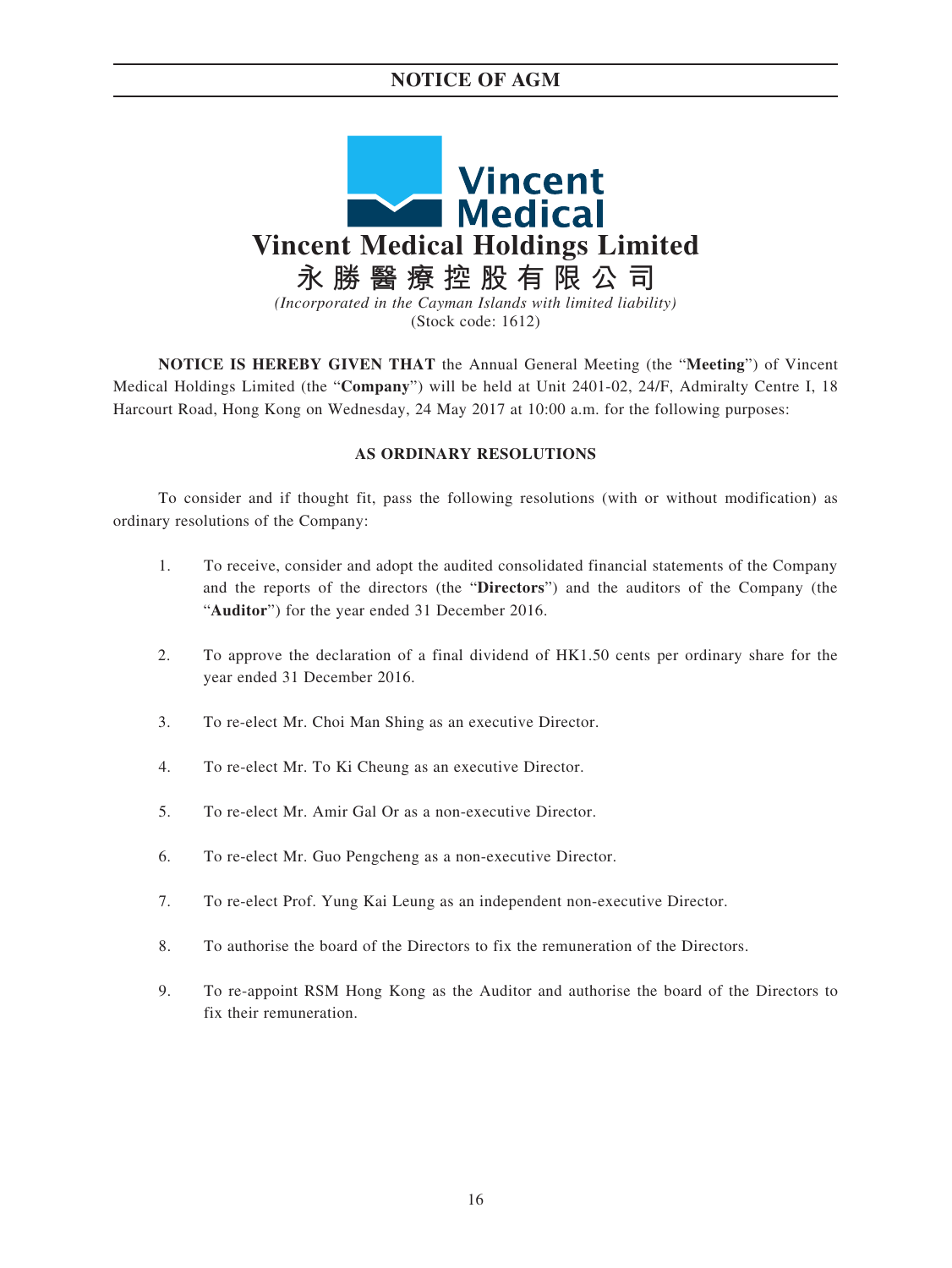10. To consider and if thought fit, pass the following resolution (with or without modification) as an ordinary resolution of the Company:

### "**THAT**:

- (a) subject to paragraph (c) below, the exercise by the Directors during the Relevant Period (as hereinafter defined) of all the powers of the Company to allot, issue, and deal with additional shares of HK\$0.01 each in the share capital of the Company (the "Shares") be and is hereby generally and unconditionally approved;
- (b) the approval in paragraph (a) above shall be in addition to any other authorization given to the Directors and shall authorise the Directors during the Relevant Period (as hereinafter defined) to make or grant offers, agreements and/or options which may require the exercise of such power during or after the end of the Relevant Period;
- (c) the total number of Shares allotted or agreed conditionally or unconditionally to be allotted (whether pursuant to options or otherwise) by the Directors during the Relevant Period pursuant to paragraph (a) above, otherwise than pursuant to (i) a Rights Issue (as hereinafter defined); or (ii) any scrip dividend or similar arrangement providing for the allotment and issue of Shares in lieu of the whole or part of a dividend on Shares in accordance with the articles of association of the Company (the "**Articles**") in force from time to time; or (iii) any specific authority granted by the shareholders of the Company (the "**Shareholders**") in general meeting(s); or (iv) any issue of Shares upon the exercise of rights of subscription or conversion under the terms of any existing convertible notes issued by the Company or any existing securities of the Company which carry rights to subscribe for or are convertible into Shares, shall not exceed 20% of the total number of issued Shares as at the date of the passing of this resolution, and the said approval shall be limited  $accordingly$ ; and
- (d) for the purpose of this resolution:

"**Relevant Period**" means the period from the passing of this resolution until whichever is the earliest of:

- (i) the conclusion of the next annual general meeting of the Company;
- (ii) the expiration of the period within which the next annual general meeting of the Company is required by any applicable law or the Articles to be held; and
- (iii) the revocation, variation or renewal of the authority given under this resolution by an ordinary resolution of the Shareholders in general meeting;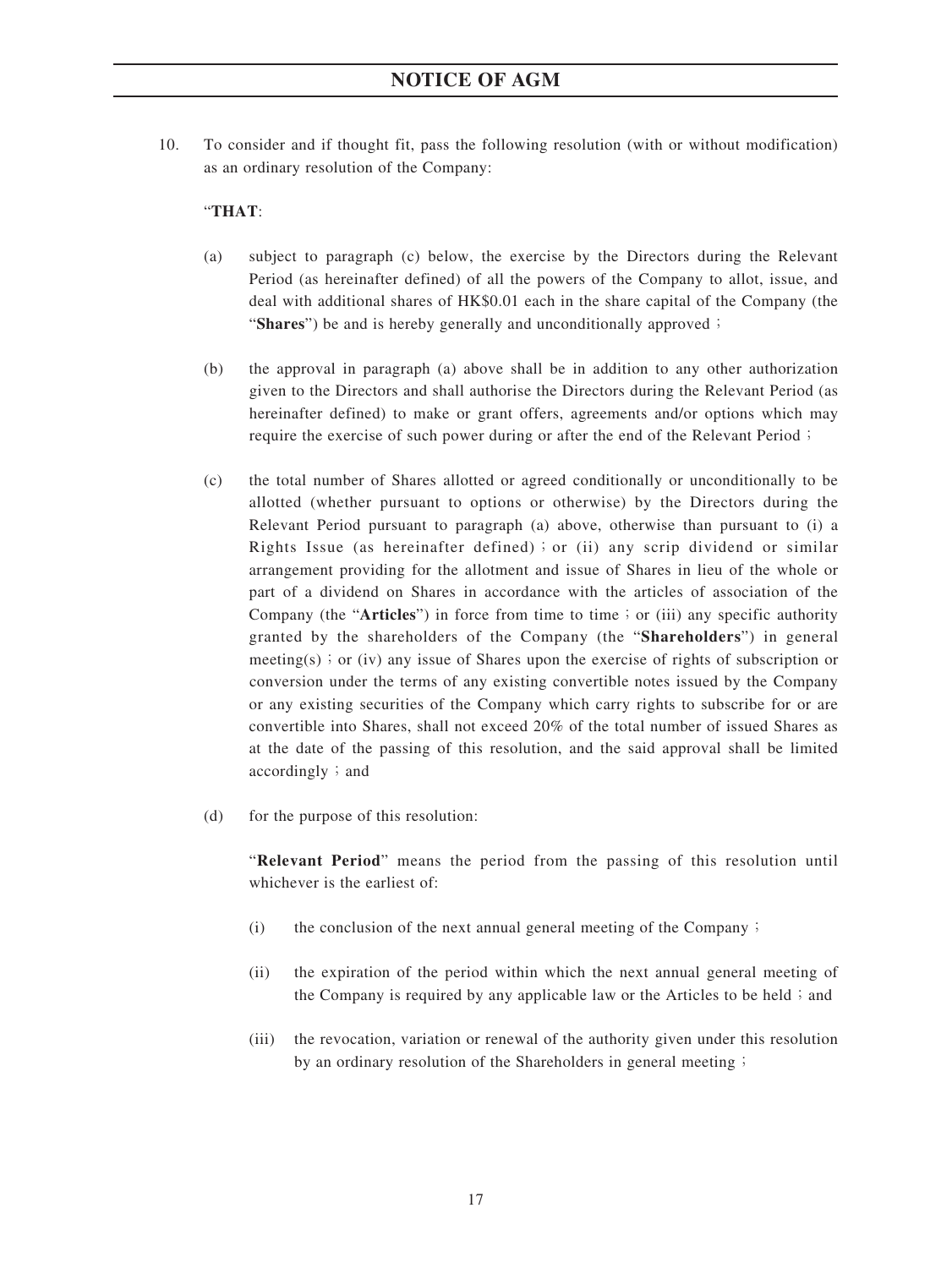## **NOTICE OF AGM**

"**Rights Issue**" means an offer of Shares, or offer or issue of warrants, options or other securities giving rights to subscribe for Shares open for a period fixed by the Directors to holders of Shares whose names appear on the register of members on a fixed record date in proportion to their holdings of Shares (subject to such exclusion or other arrangements as the Directors may deem necessary or expedient in relation to fractional entitlements or, having regard to any restrictions or obligations under the laws of, or the requirements of, or the expense or delay which may be involved in determining the exercise or extent of any restrictions or obligations under the laws of, or the requirements of, any jurisdiction applicable to the Company, any recognised regulatory body or any stock exchange applicable to the Company)."

11. To consider and if thought fit, pass the following resolution (with or without modification) as an ordinary resolution of the Company:

### "**THAT**:

- (a) subject to paragraph (c) below, the exercise by the Directors during the Relevant Period (as hereinafter defined) of all the powers of the Company to repurchase issued Shares, subject to and in accordance with all applicable laws and the requirements of the Rules Governing the Listing of Securities on The Stock Exchange of Hong Kong Limited as amended from time to time, be and is hereby generally and unconditionally approved;
- (b) the approval in paragraph (a) above shall be in addition to any other authorization given to the Directors and shall authorise the Directors on behalf of the Company during the Relevant Period (as hereinafter defined) to procure the Company to repurchase Shares at a price determined by the Directors;
- (c) the total number of Shares which are authorised to be repurchased by the Directors pursuant to the approval in paragraph (a) above shall not exceed 10% of the total number of issued Shares as at the date of the passing of this resolution, and the said approval shall be limited accordingly  $\mathfrak{z}$  and
- (d) for the purposes of this resolution:

"**Relevant Period**" means the period from the passing of this resolution until whichever is the earliest of:

- (i) the conclusion of the next annual general meeting of the Company;
- (ii) the expiration of the period within which the next annual general meeting of the Company is required by any applicable law or the Articles to be held; and
- (iii) the revocation, variation or renewal of the authority given under this resolution by an ordinary resolution of the Shareholders in general meeting."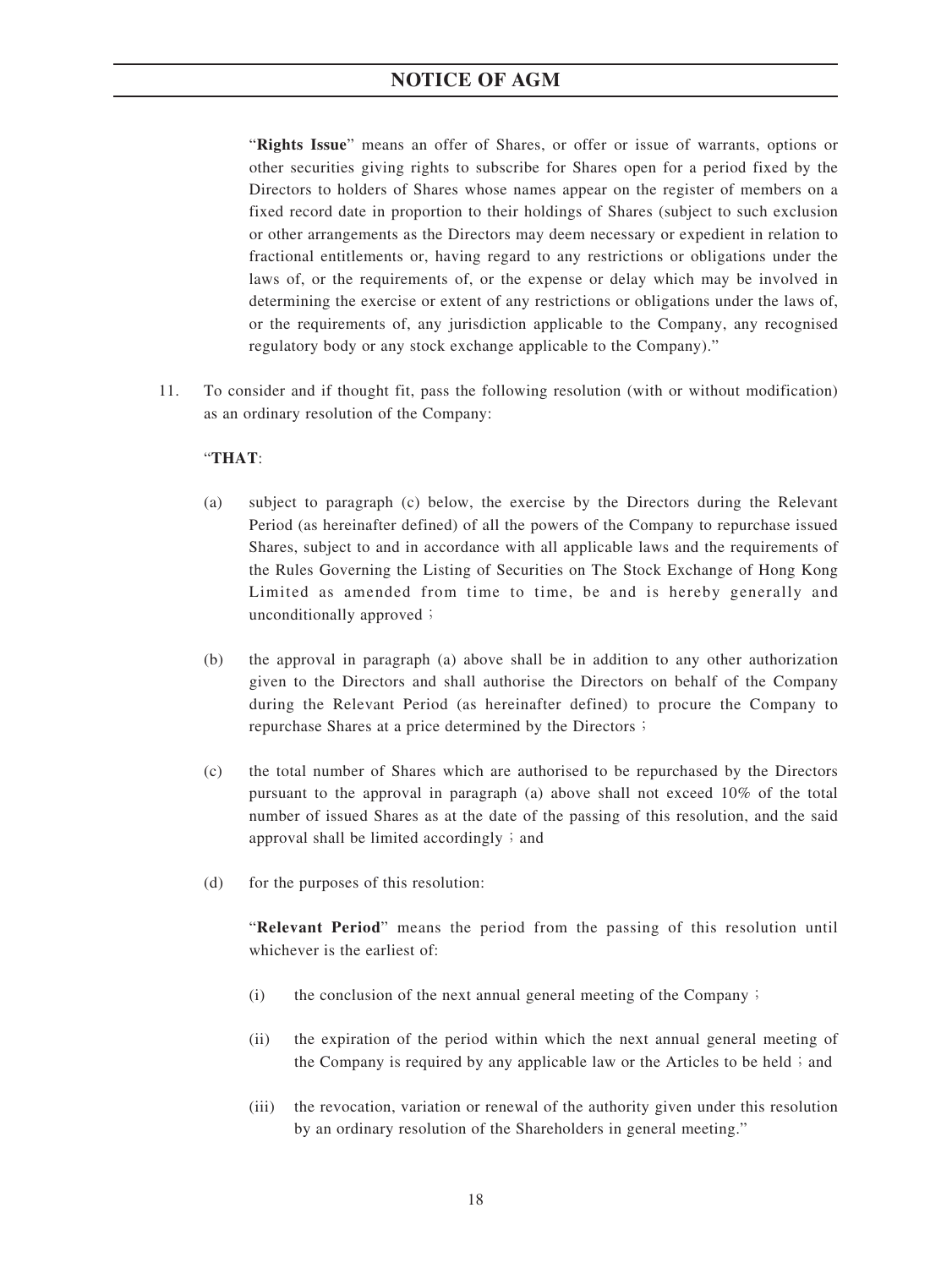12. To consider and if thought fit, pass the following resolution (with or without modification) as an ordinary resolution of the Company:

"**THAT** conditional upon the passing of resolutions nos. 10 and 11 above, the general mandate to the Directors pursuant to resolution no. 10 be and is hereby extended by the addition thereto of an amount representing the total number of Shares repurchased by the Company under the authority granted pursuant to the resolution no. 11 (up to 10% of the total number of the issued Shares as at the date of the passing of resolution no. 11)."

> By order of the Board **Vincent Medical Holdings Limited Choi Man Shing** *Chairman and Executive Director*

21 April 2017

Grand Cayman, KY1-1111 2G Hok Yuen Street Cayman Islands Hung Hom, Hong Kong

*Registered Office: Headquarters and Principal Place* Cricket Square *of Business in Hong Kong:* Hutchins Drive Flat B2, 7th Floor, Phase 2 PO Box 2681 **Hang Fung Industrial Building**